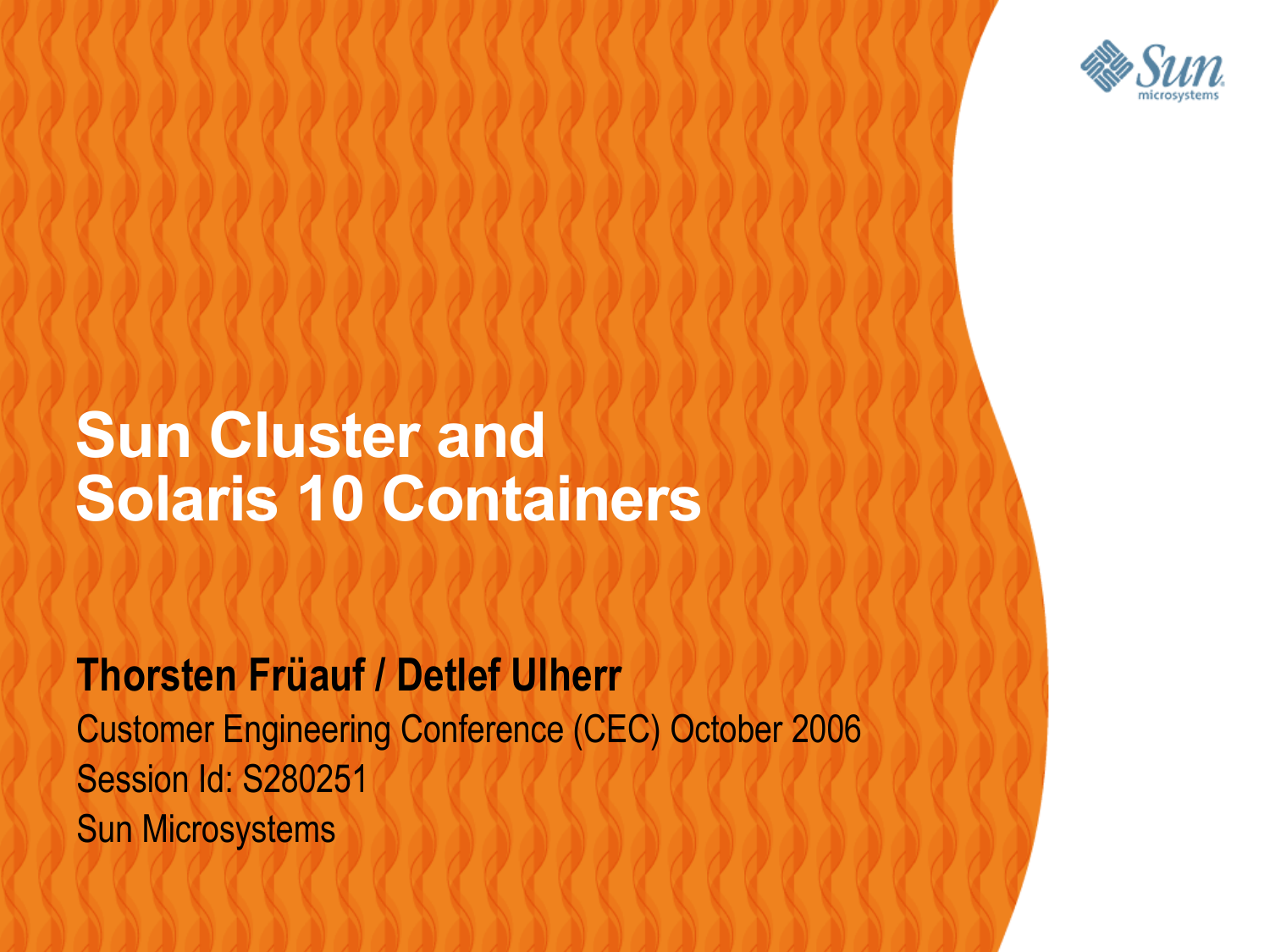

### **Agenda**

- **Overview**
- Explanation of HA Container Agent
- Explanation of 3.2 Zone Nodes
- Zone Nodes compared with Failover Zones
- Use-cases (what to use when)
- Converting to Zone Nodes
- URL References & Q/A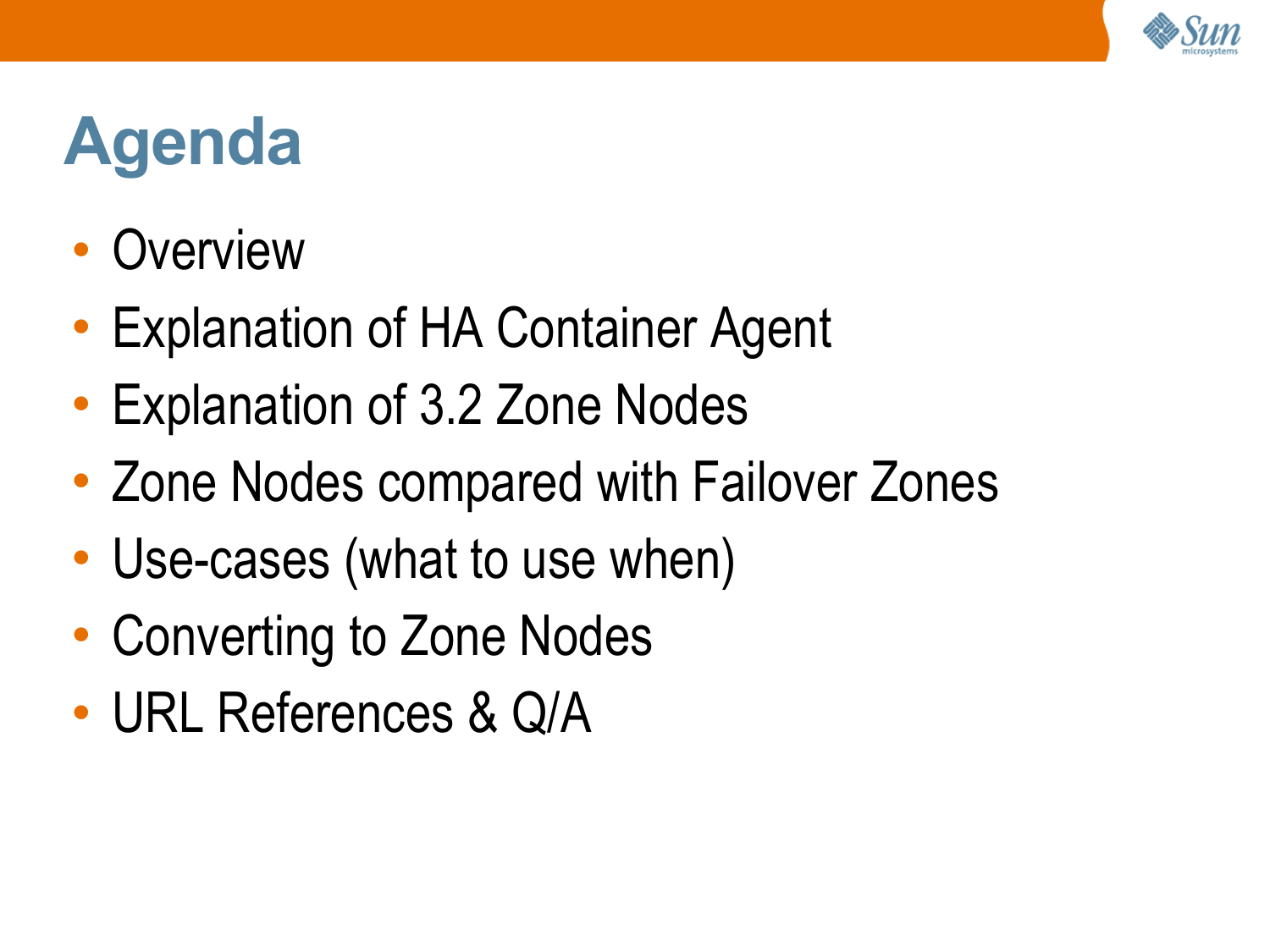

## **Overview (1)**

- Already available since Sun Cluster 3.1 8/05 > HA Container Agent
- To come in Sun Cluster 3.2
	- > Zone Nodes
	- > Coexistence and combination with HA Container Agent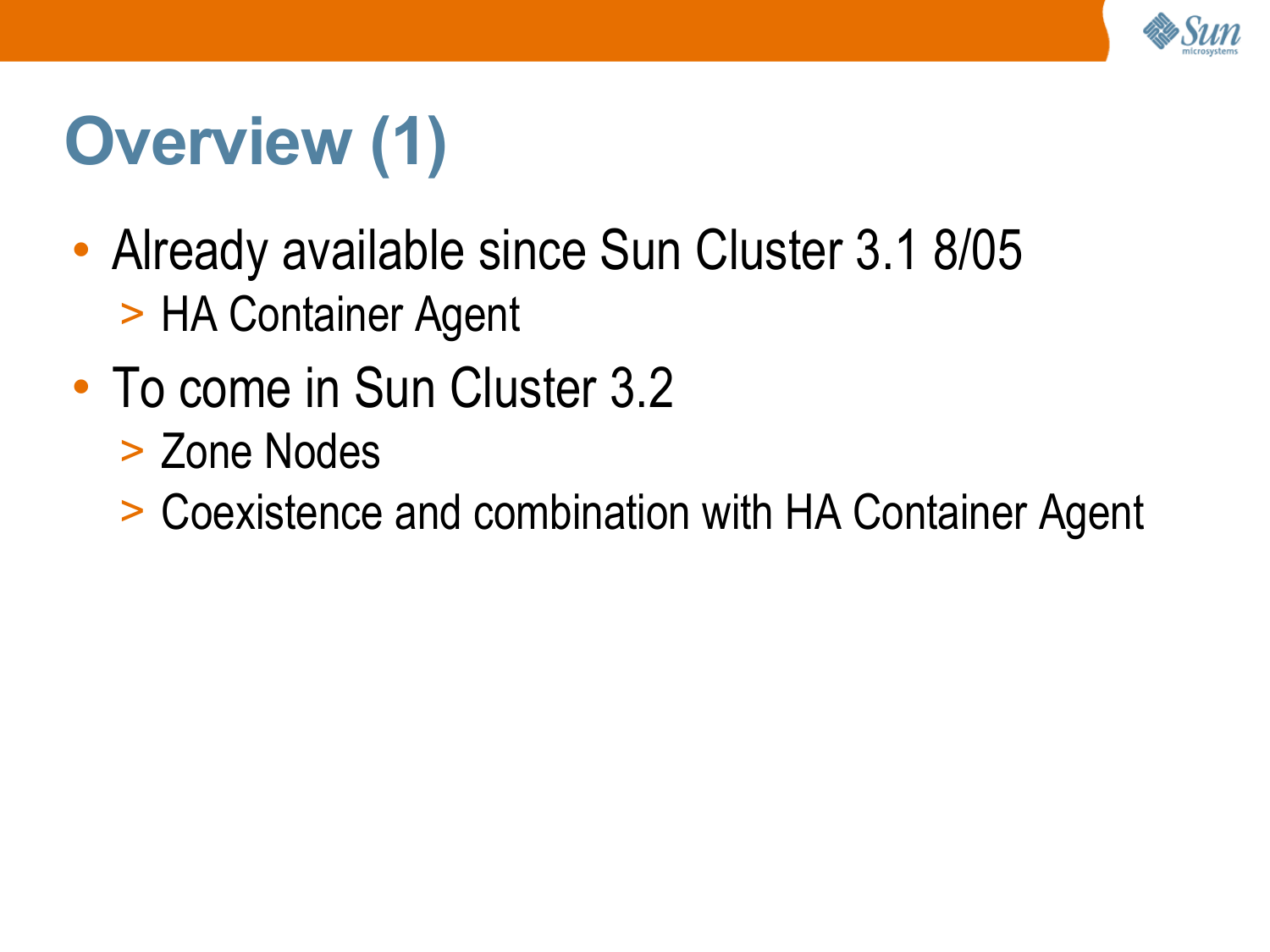

### **Overview (2) Sun Cluster HA Container Agent**

- Agent is SUNW gds based
- Treats Solaris Containers as resources
- Failover and multiple masters configurations possible
- Offers script and SMF component to integrate applications
- Some of the standard agents run on top of the HA Container Agent
- Available since Sun Cluster 3.1 8/05 for sparc and x64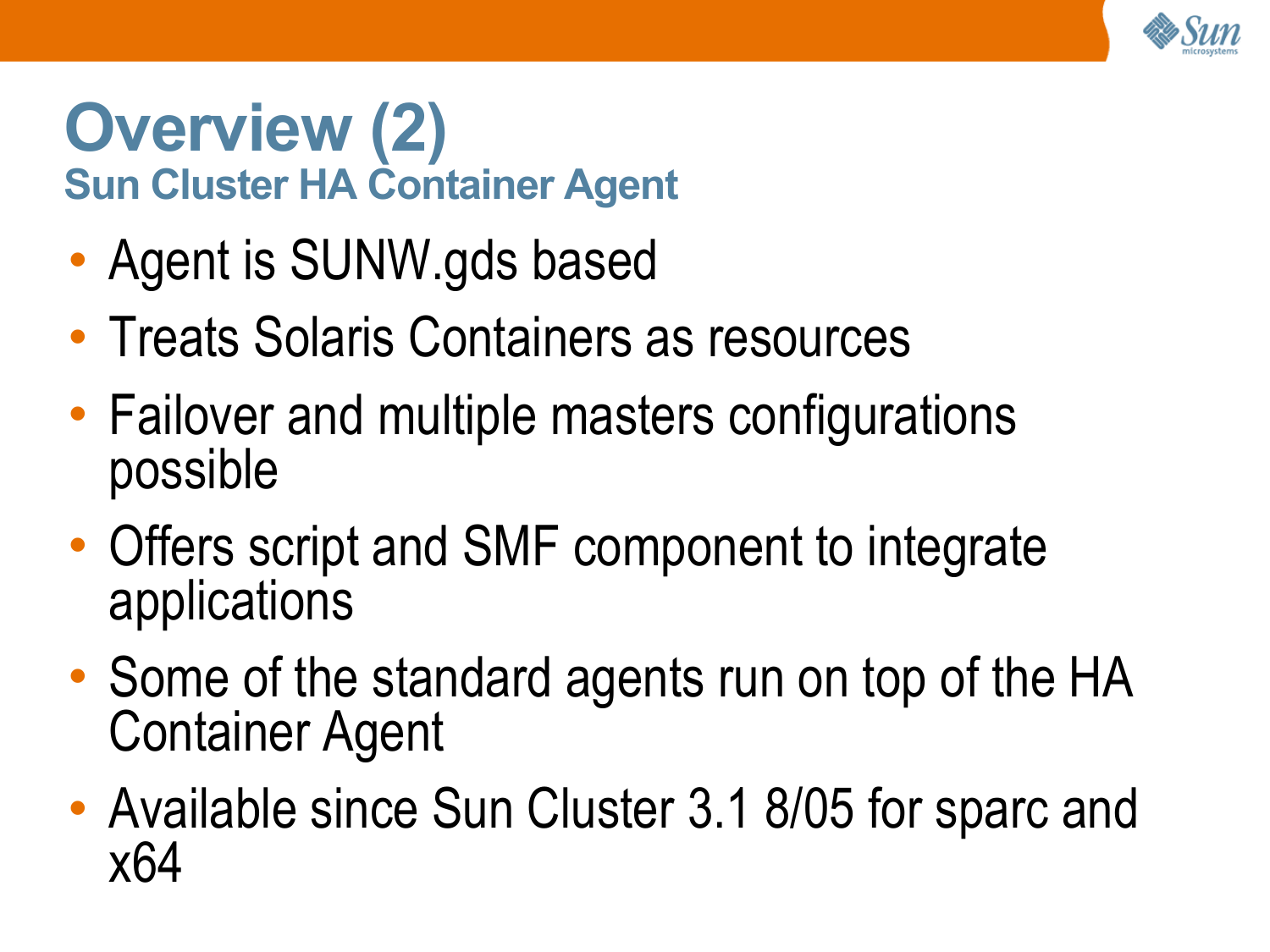

### **Overview (3) Sun Cluster Zone Nodes**

- Treats non-global zones as virtual nodes (RG receiver)
- Integrated in RGM
- Some components of Sun Cluster run in non-global zones
- Failover, multiple masters and scalable RG configurations possible
- Most of the standard agents run in Zone Nodes
- Available starting with 3.2 GA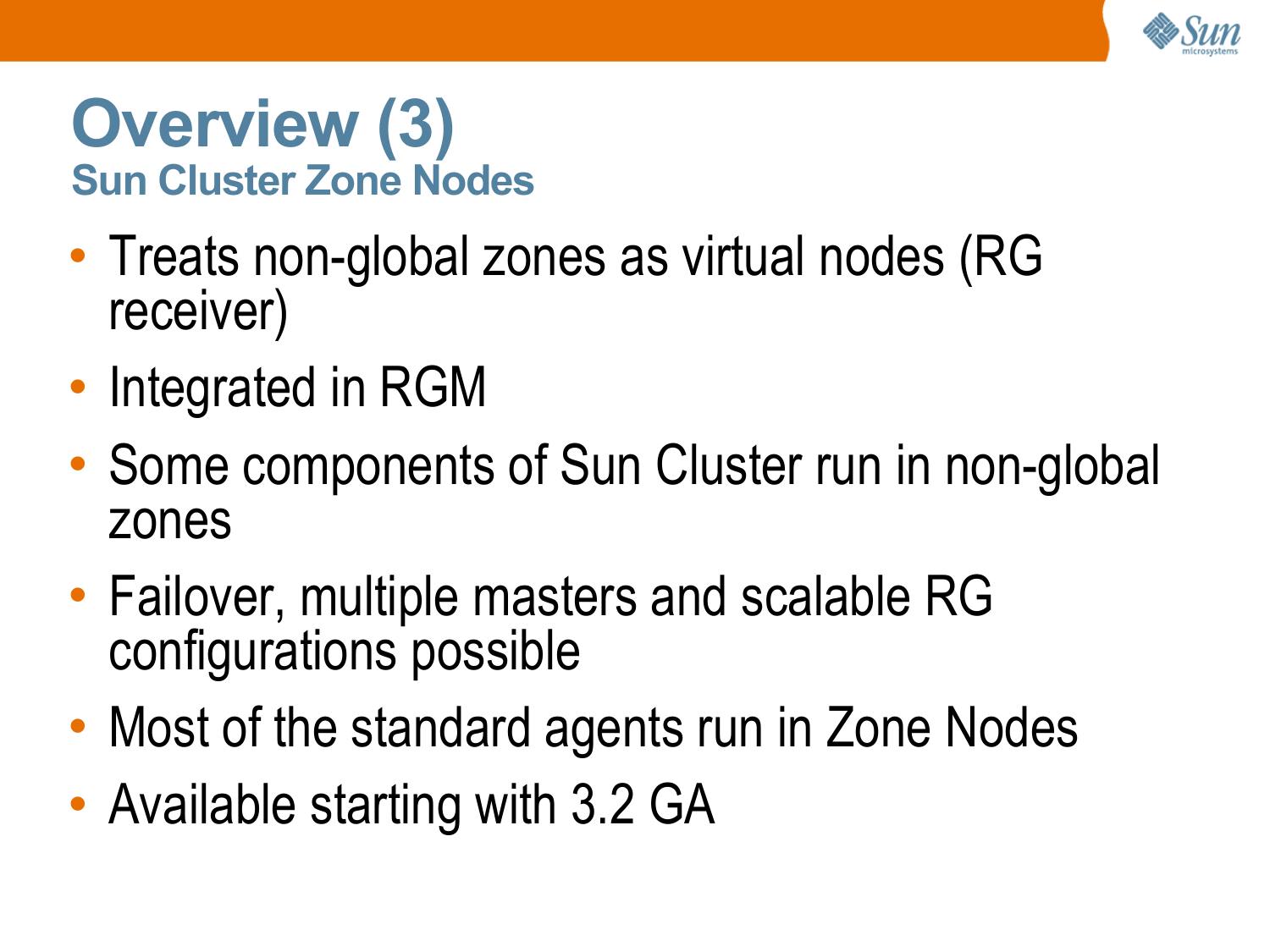

### **Explanation of HA Container Agent (1) Sun Cluster 3.1 08/05 and non-global Zones**

- Sun Cluster Framework runs in the global zone only
- Sun Cluster allows non-global zones coexistence
- Non-global zones can be controlled by the sczbt component of the HA Container Agent
- Applications running in non-global zones can be controlled by the sczsh/sczsmf components of the HA Container Agent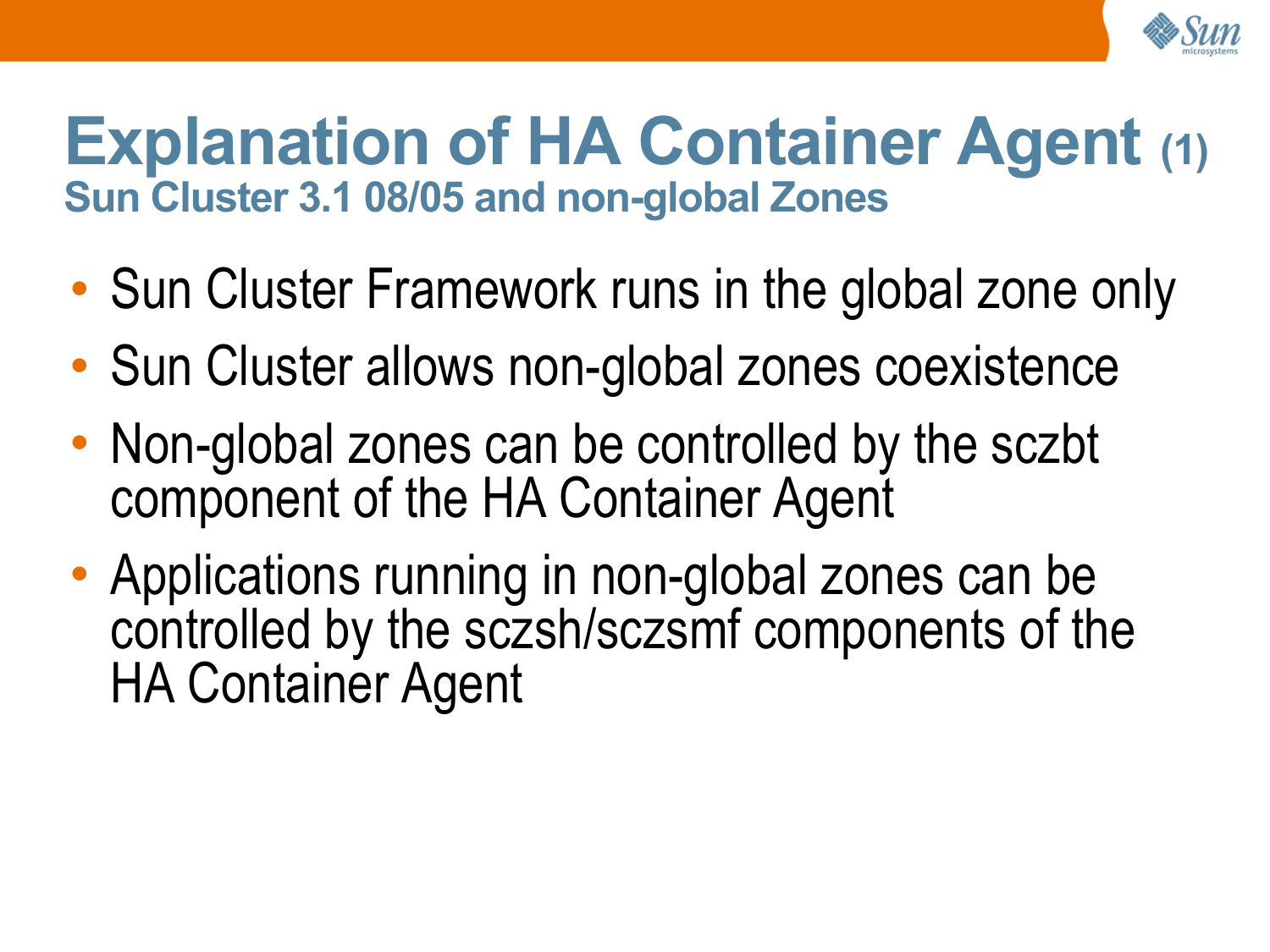

### **Explanation of HA Container Agent (2) HA Container Agent Architecture**

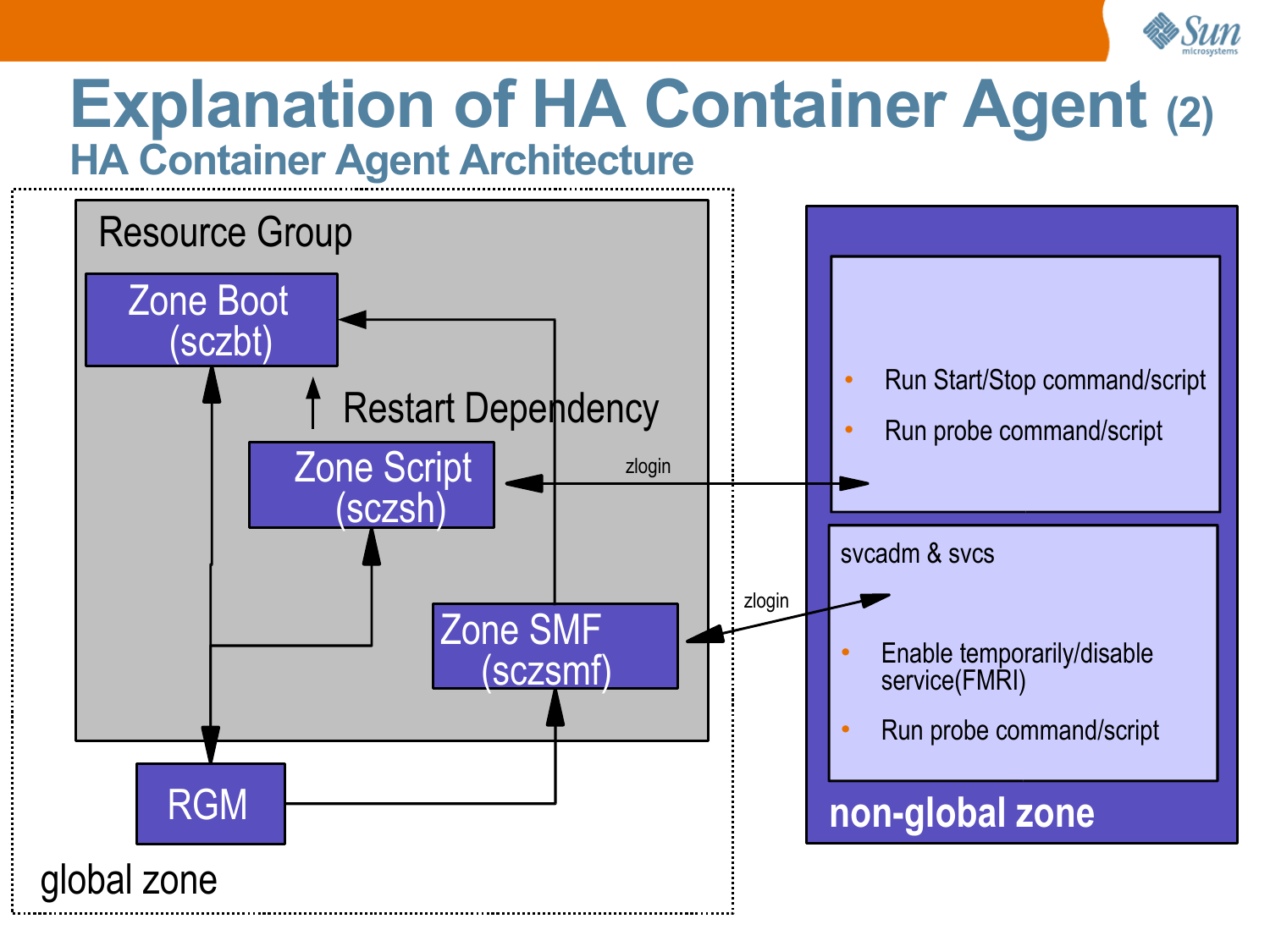

### **Explanation of HA Container Agent (3) Failover zone Configuration**

Zone-rg

sczsmf/sczsh sczbt (zone1) SUNW.HAStoragePlus SUNW.LogicalHostname

Node 1 Node 2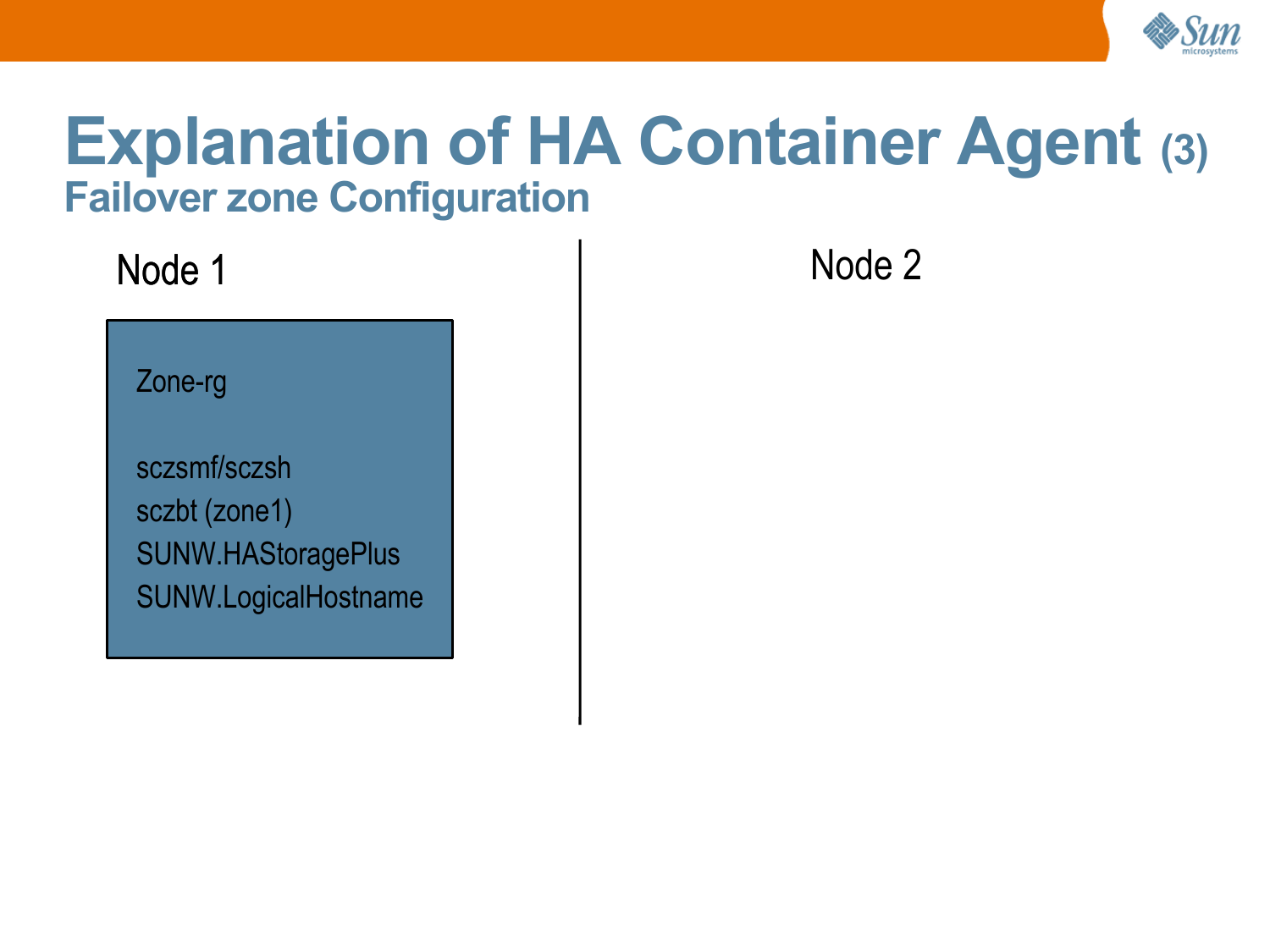

### **Explanation of HA Container Agent (4) Multiple masters zone Configuration**

Node 1 Node 2

Zone-rg

sczsmf/sczsh sczbt (zone1)

Zone-rg

sczsmf/sczsh sczbt (zone1)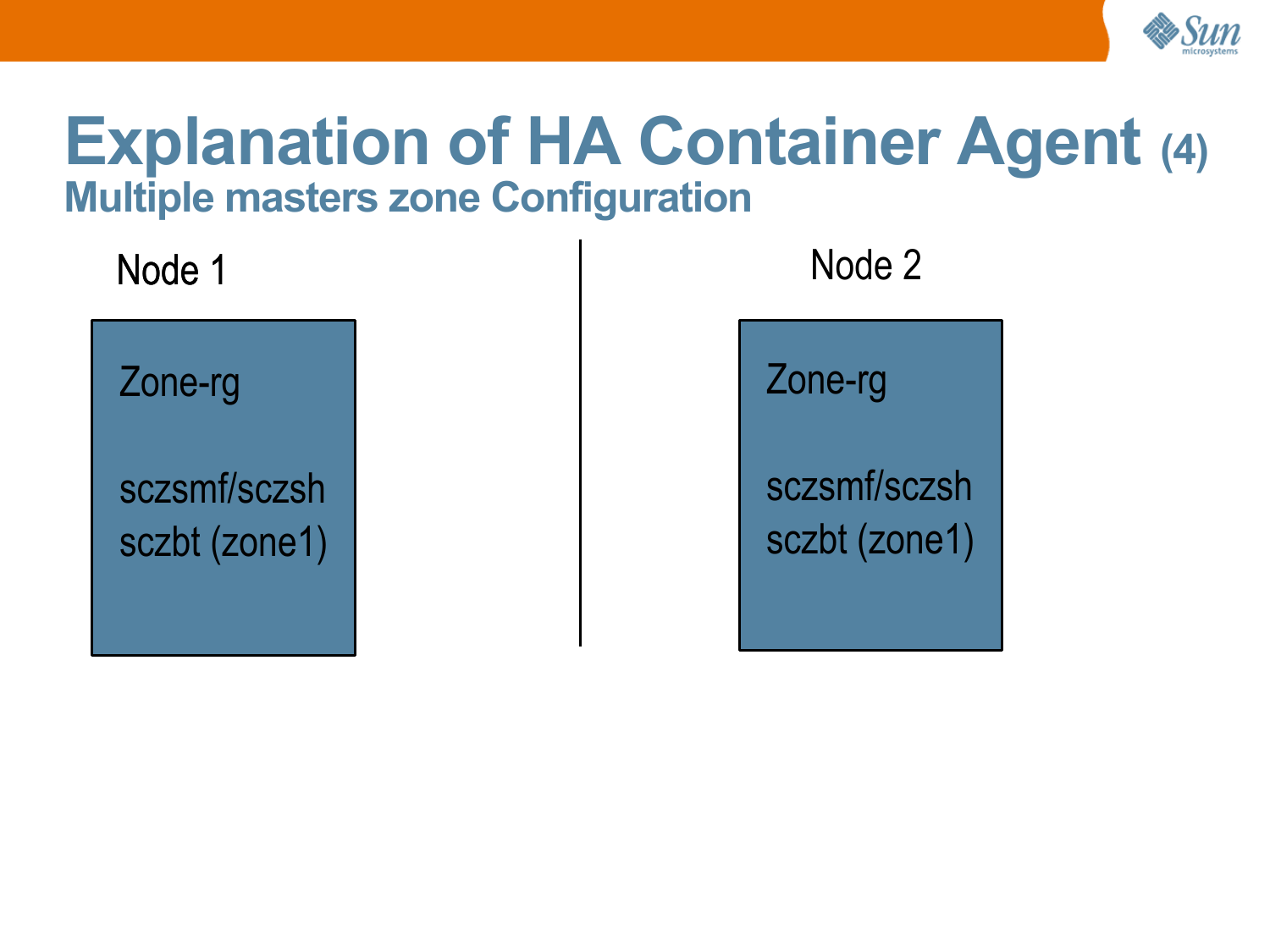

### **Explanation of HA Container Agent (5) Sun Cluster and Solaris Containers**

**Multiple highly available Solaris Containers**



- Failover zones
- Dependencies between Applications across zones across nodes
- $++$  -- Affinities or Offload zones across nodes
- Integration with Service Management Facility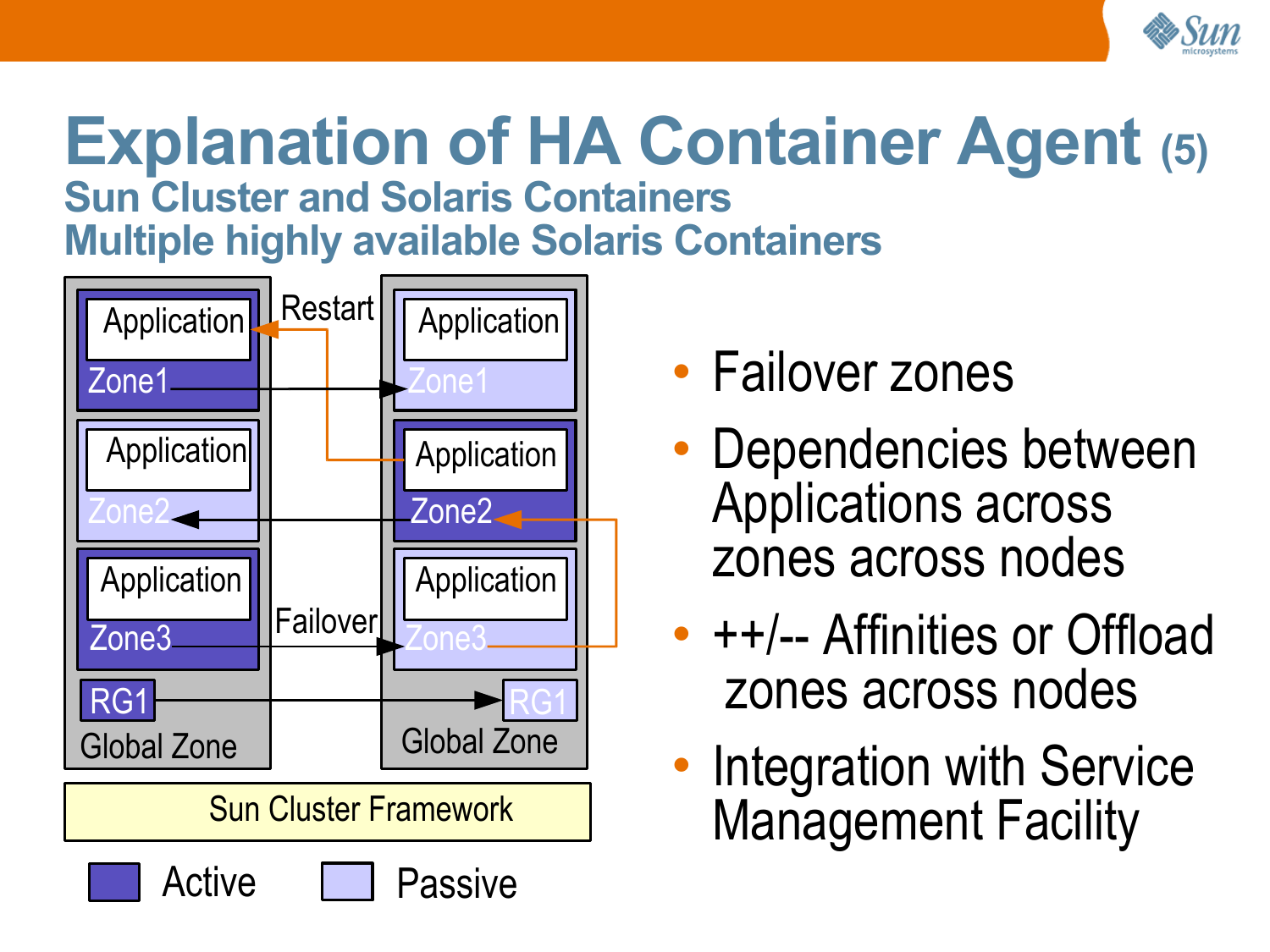

### **Explanation of HA Container Agent (6) HA Container Agent components explained**

- Three components (within SUNWsczone package)
	- > Zone Boot Agent (sczbt)
		- > Boots/halts/monitors a non-global Zone
	- > Zone Script Agent (sczsh)
		- > Allows start/stop/probe commands/scripts to be run within the non-global zone
	- > Zone SMF Agent (sczsmf)
		- > Enables/disables & probes an SMF Service within the nonglobal zone
- Dependencies
	- > Zone Script/SMF Agents are restart dependent on Zone Boot Agent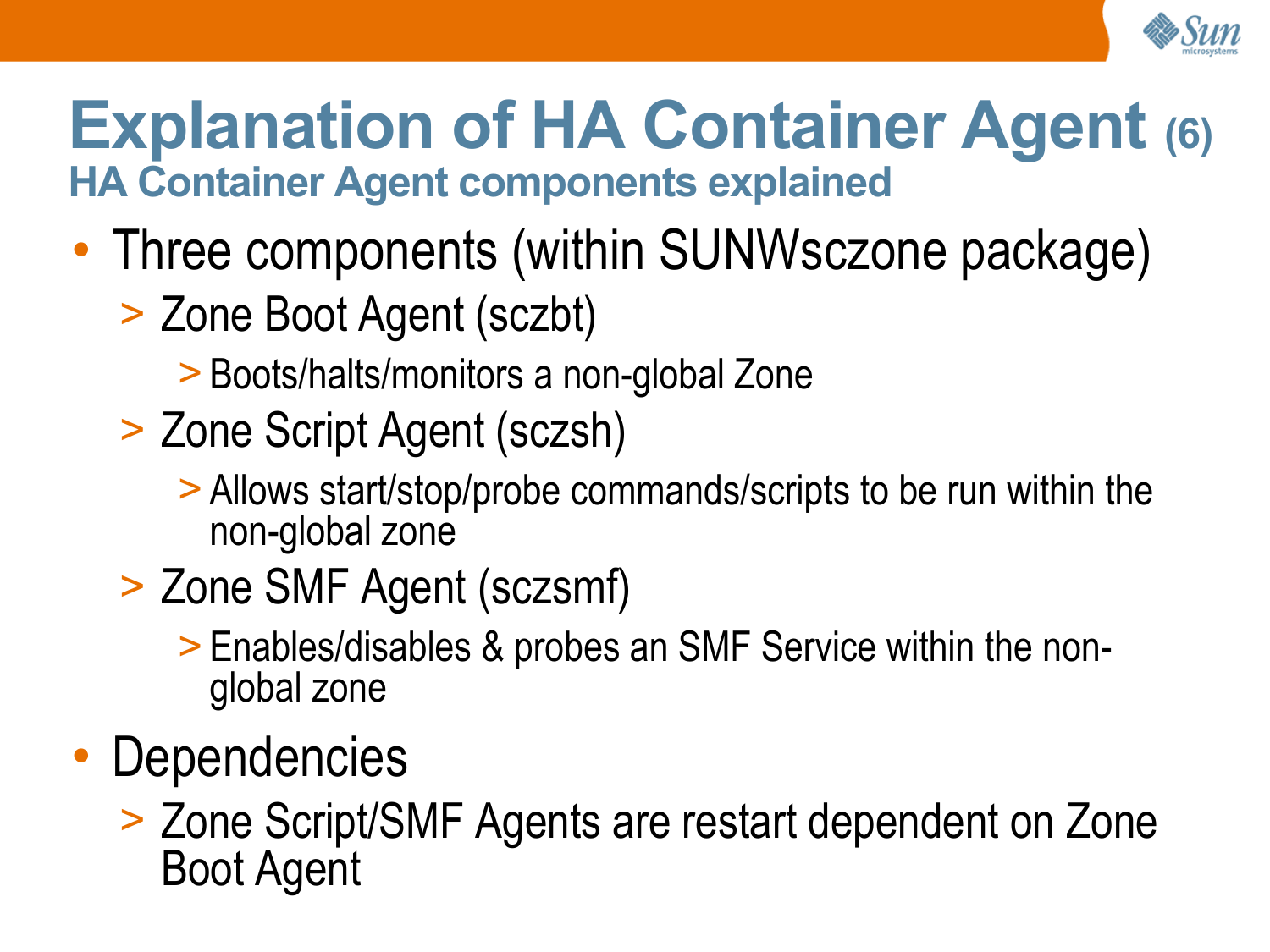

#### **Explanation of HA Container Agent (7) HA Container Agent Design (1) general**

- Each Zone Agent component (Zone, Script & SMF)
	- > runs in the global zone (Zone 0)
	- > callback via RGM / GDS using GDS like returncodes
	- > all SC administration is done within the global zone
	- > ability to manage the non-global zone's IP address with SUNW.LogicalHostname
	- > ability to manage lofs file systems for the non-global zone
	- > Non-global zone(s) configured and installed on each SC node
	- > No auto-boot of the non-global zone from the global zone
	- > Failover & Multiple Master Zones

>Multiple Master: Zone name must be the same on all nodes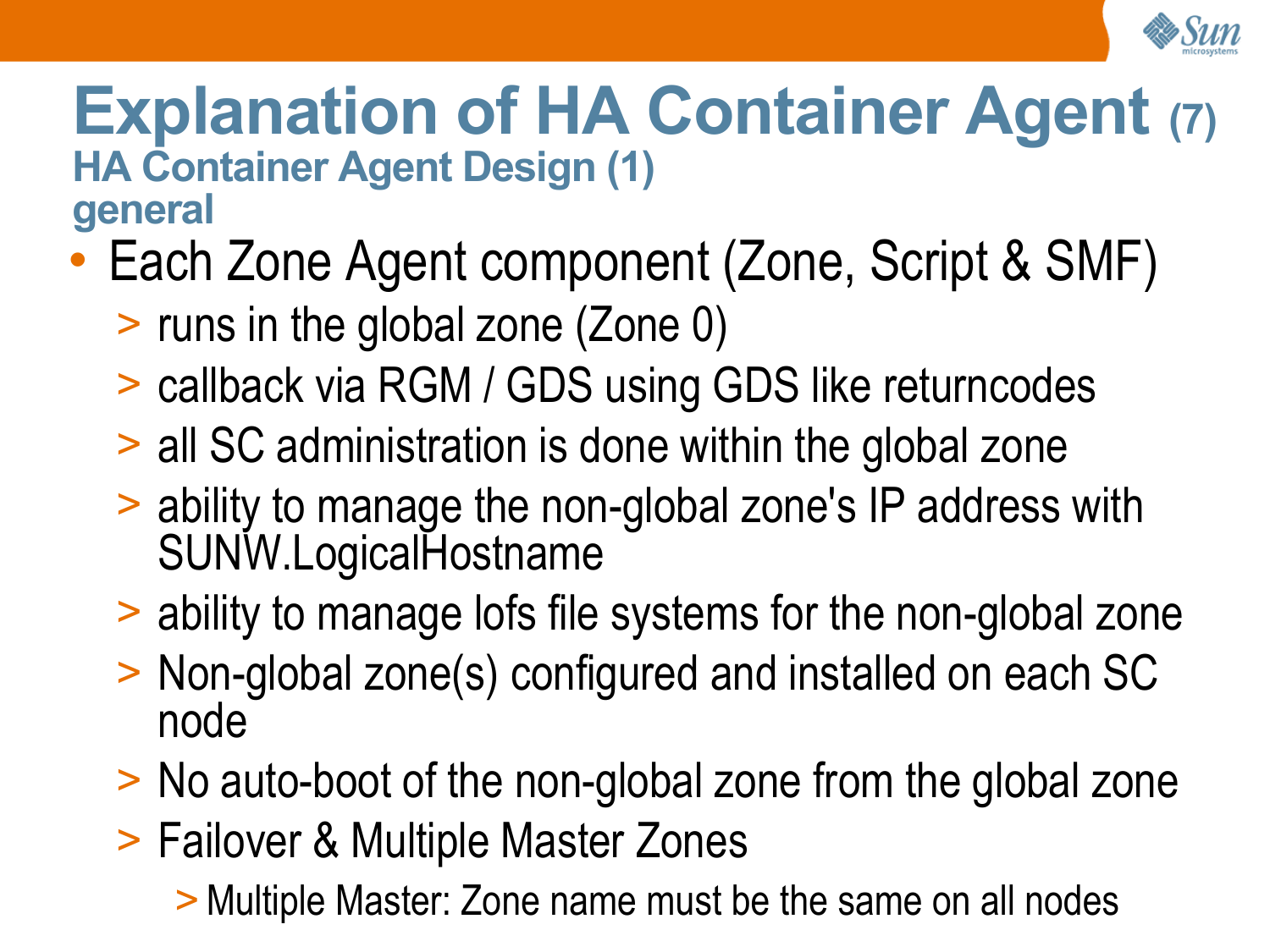

### **Explanation of HA Container Agent (8) HA Container Agent Design (2) Storage (1)**

- Failover zones
	- > zone rootpath = FFS (SUNW.HAStoragePlus) on UFS
	- > Devices can be added (svm, did, ...)
	- > currently no VxVM devices
	- > Loopback mounts to failover and global file systems
	- > Devices must have the same major and minor numbers on the possible master nodes
- Multiple master zones
	- > zone rootpath = local filesystem on each node
	- > Global devices can be added
	- > Loopback mounts to global file systems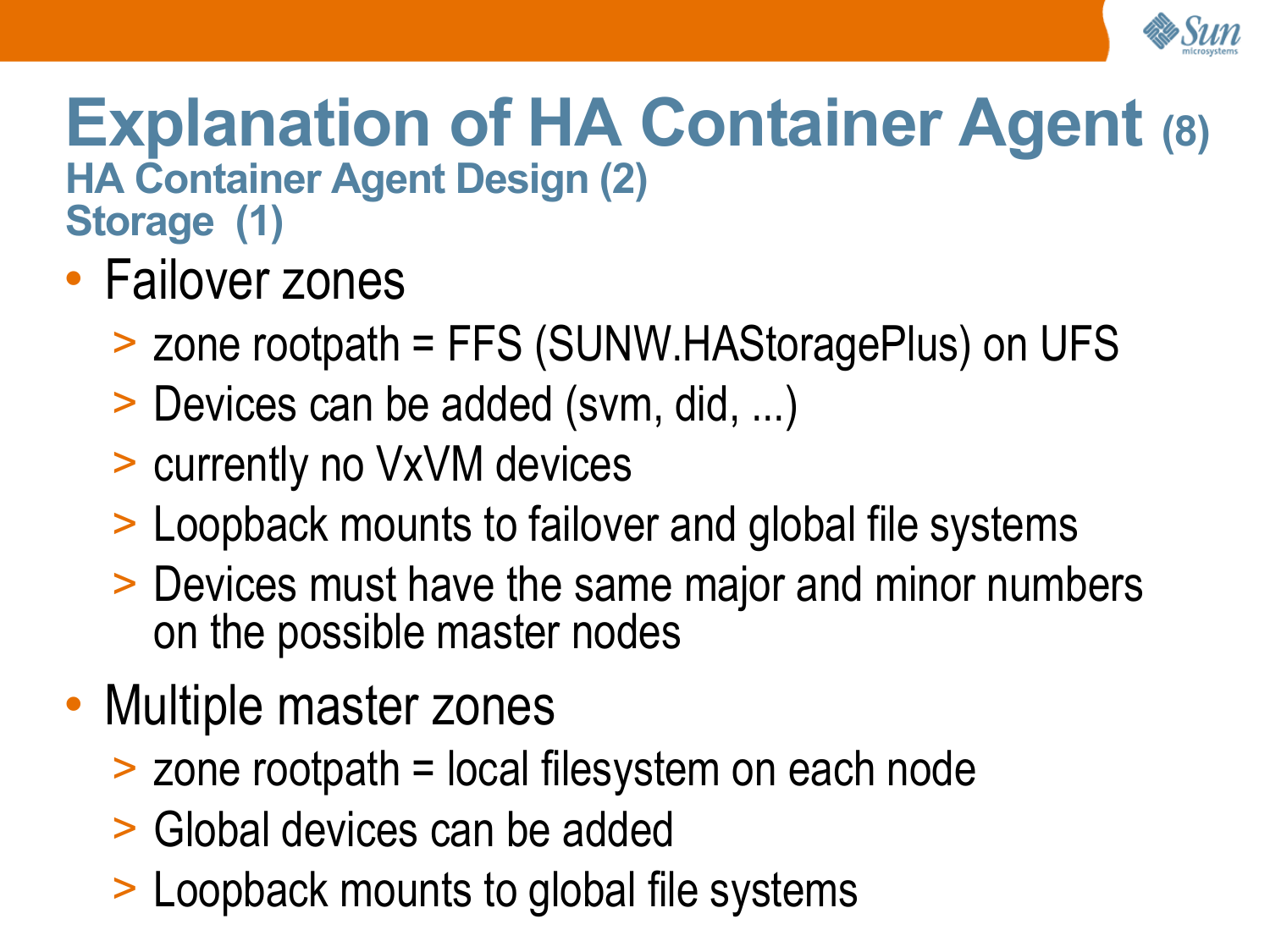

### **Explanation of HA Container Agent (9) HA Container Agent Design (3) Storage (2)**

- Loopback mounts are the preferred solution
- Add loopback mounts either with zonecfg or in the sczbt components configuration
- Manage application file systems via SUNW.HAStoragePlus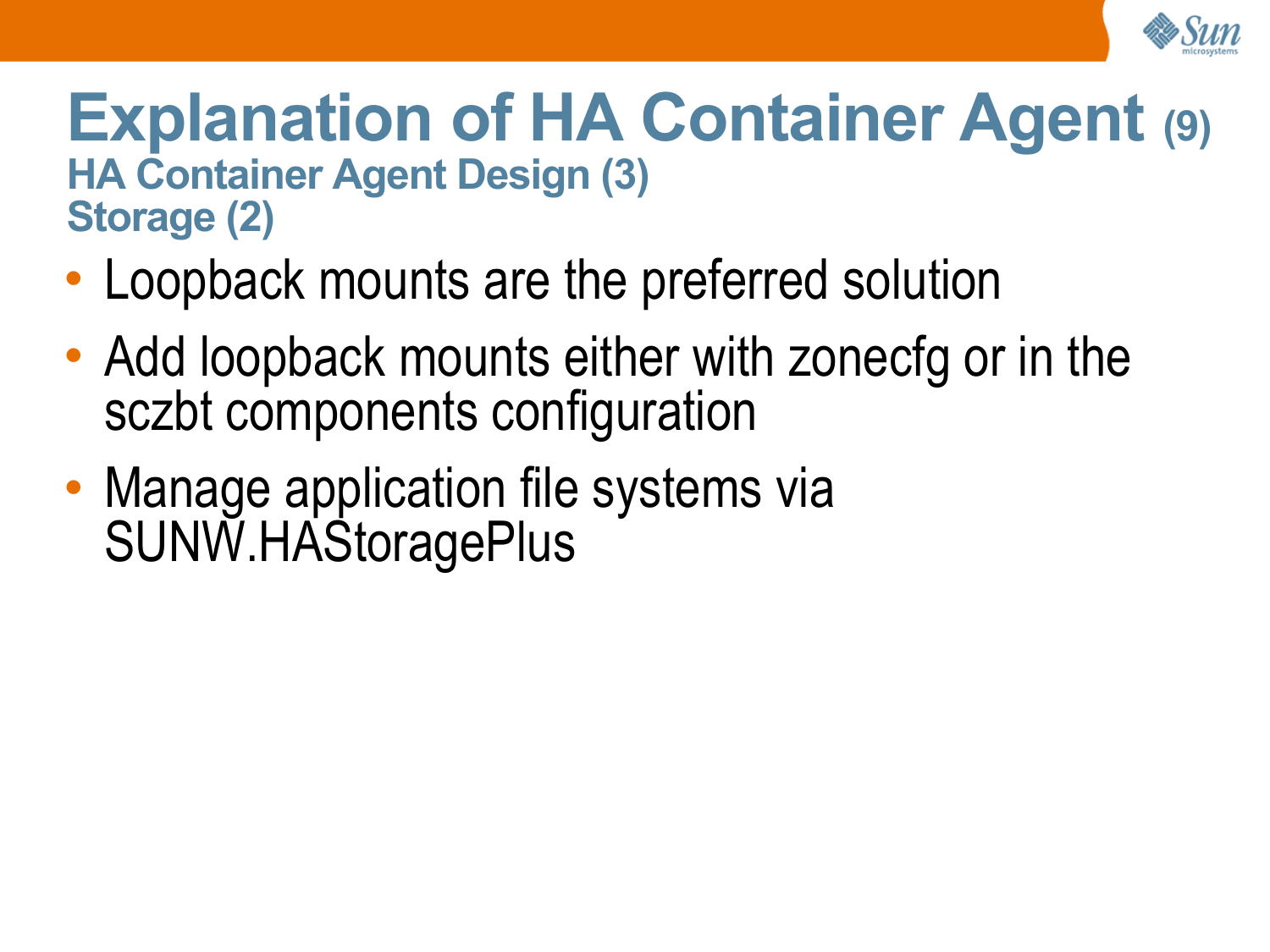

### **Explanation of HA Container Agent (10) HA Container Agent Design (4) Network (1)**

- Failover zones
	- > IP addresses for failover zones can be configured in the zone (zonecfg) or within SUNW.LogicalHostname
	- > Zones and logical hosts rely on IP Multipathing
	- > Zones can be configured without IP addresses
	- > SUNW.LogicalHostname protects against total LAN failure of one node
- Multiple master zones
	- > Configure the IP addresses within the zone (zonecfg) only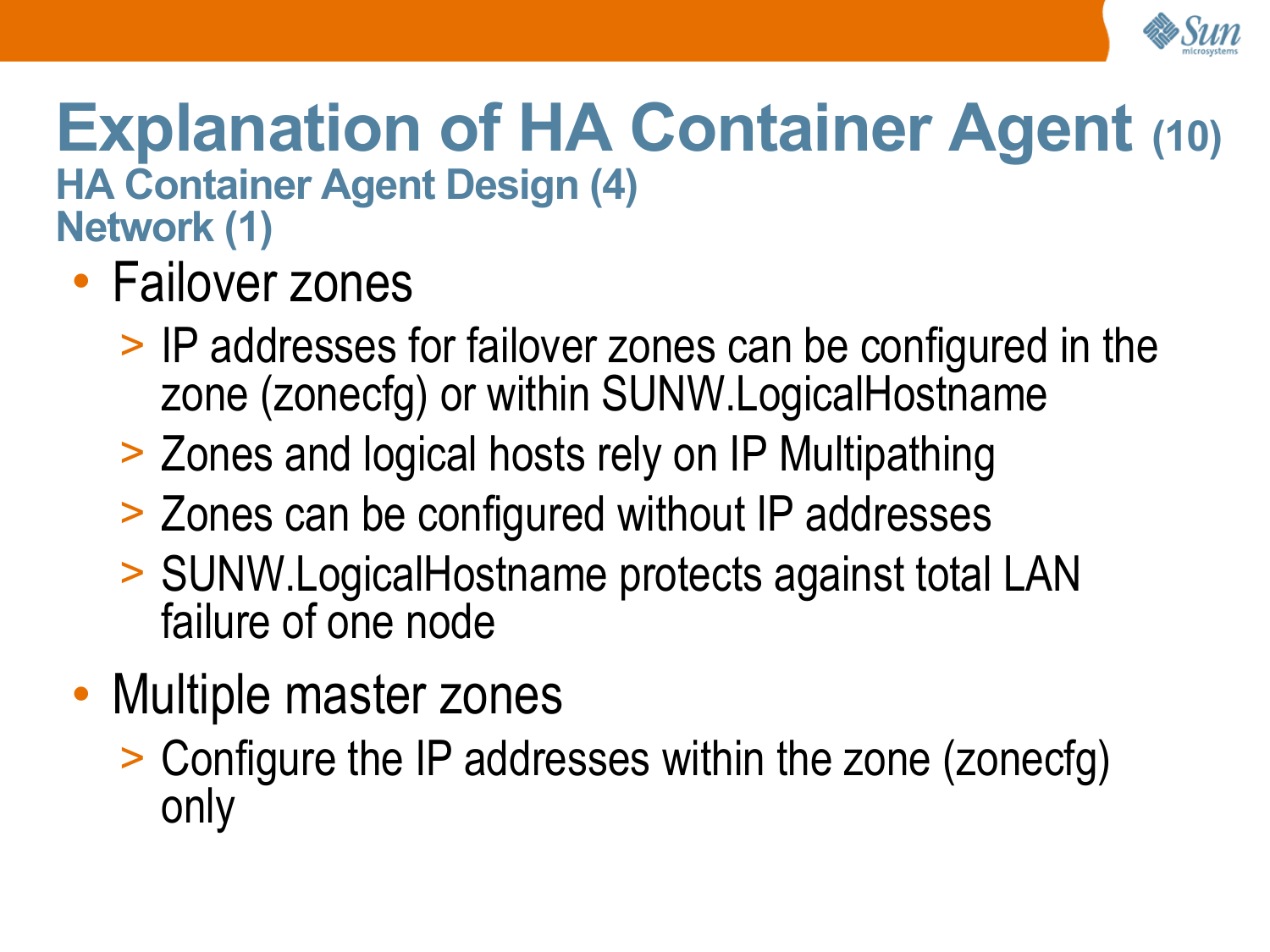

#### **Explanation of HA Container Agent (11) HA Container Agent Design (5) Network (2)**

- SUNW. Logical Hostname interfaces combined with network aware sczbt resource are moved in to the zone
- SUNW. Logical Hostname interfaces combined with network unaware sczbt resource remain in the global zone
- SUNW.LogicalHostname interfaces are flagged deprecated
- Interfaces configured with zonecfg are not flagged deprecated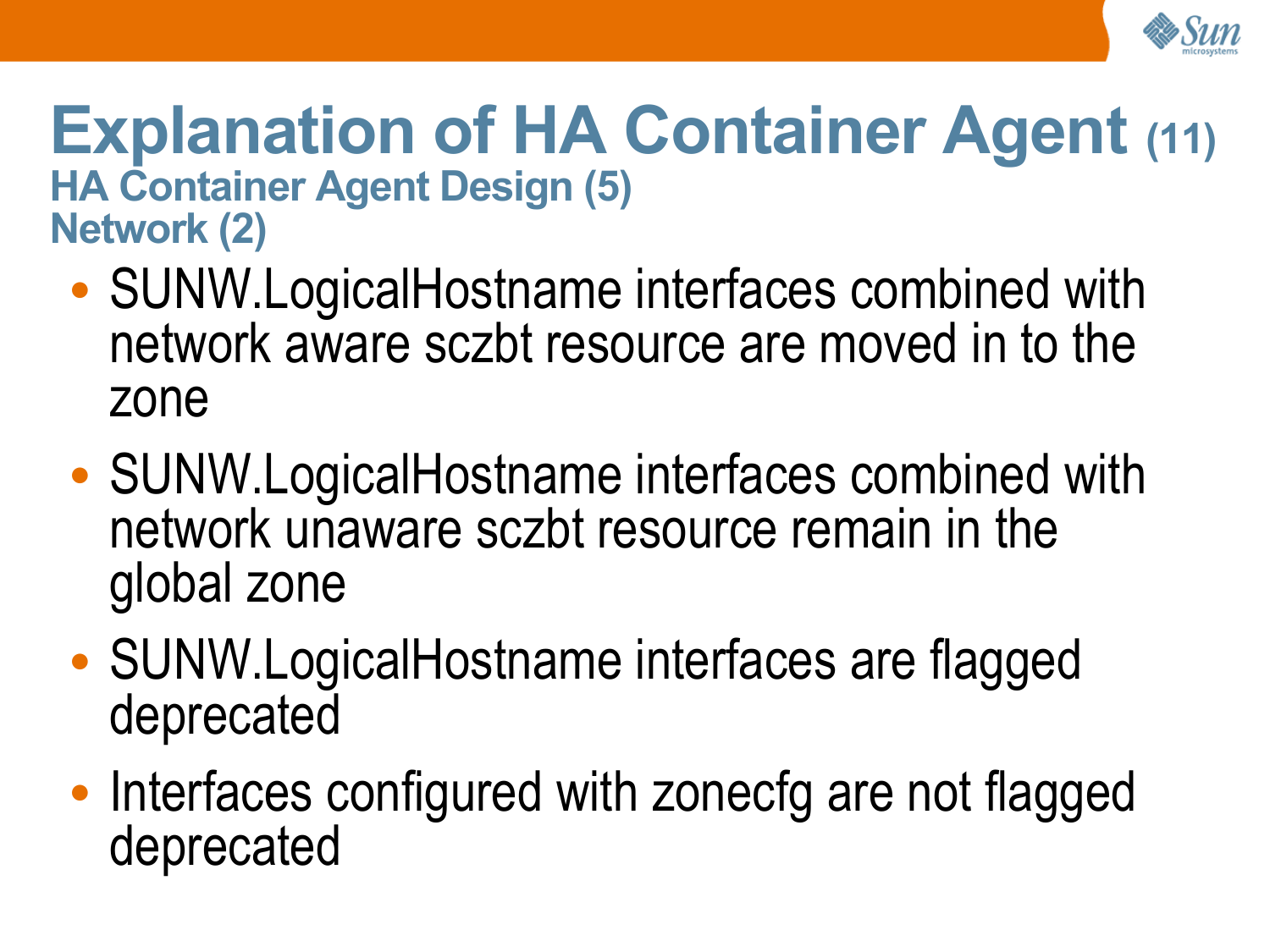

### **Explanation of HA Container Agent (12) RGM with non-global zone and sczbt/sczsh components**

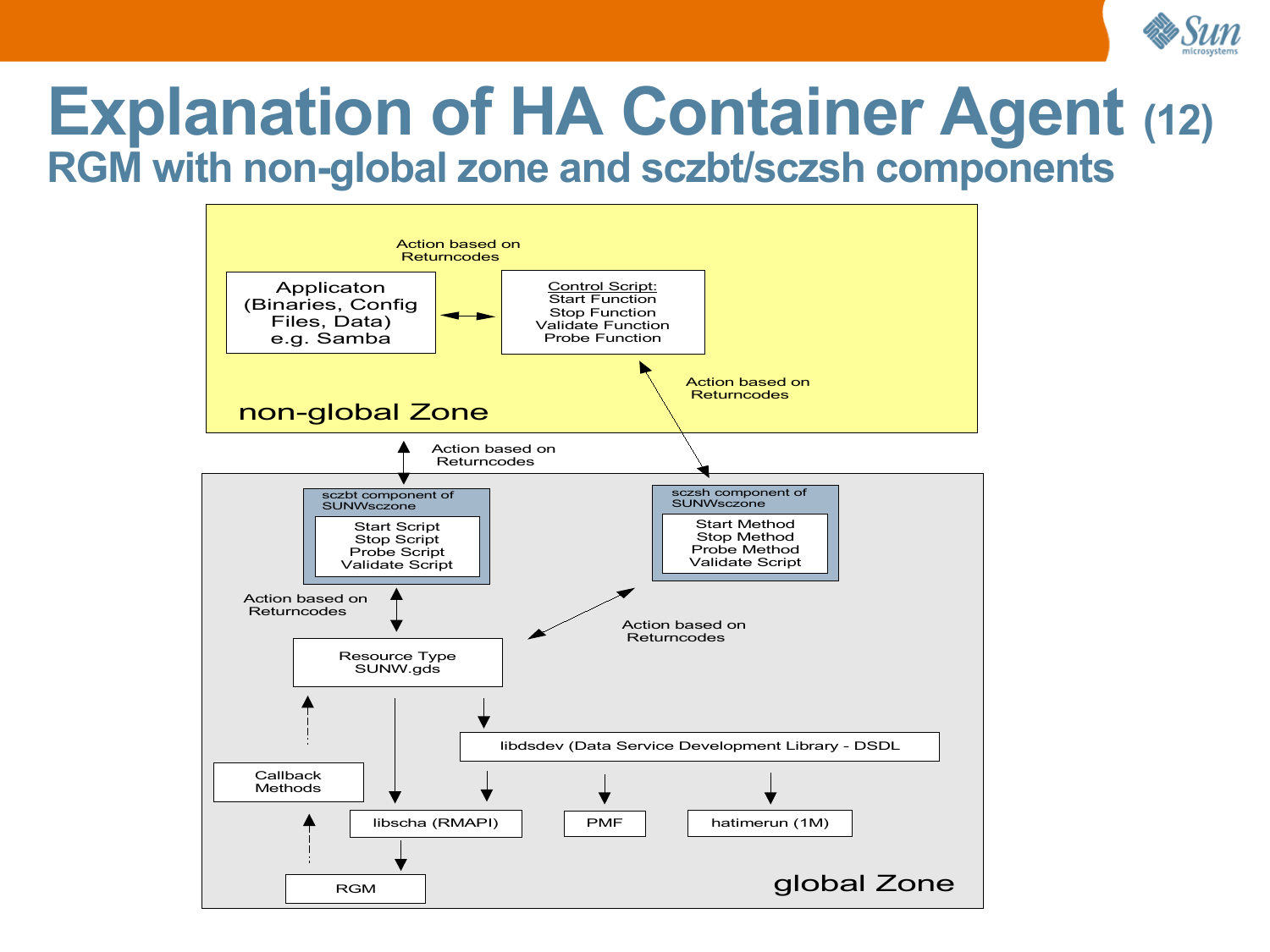

### **Explanation of HA Container Agent (13) RGM with non-global zone and sczbt/sczsmf components**

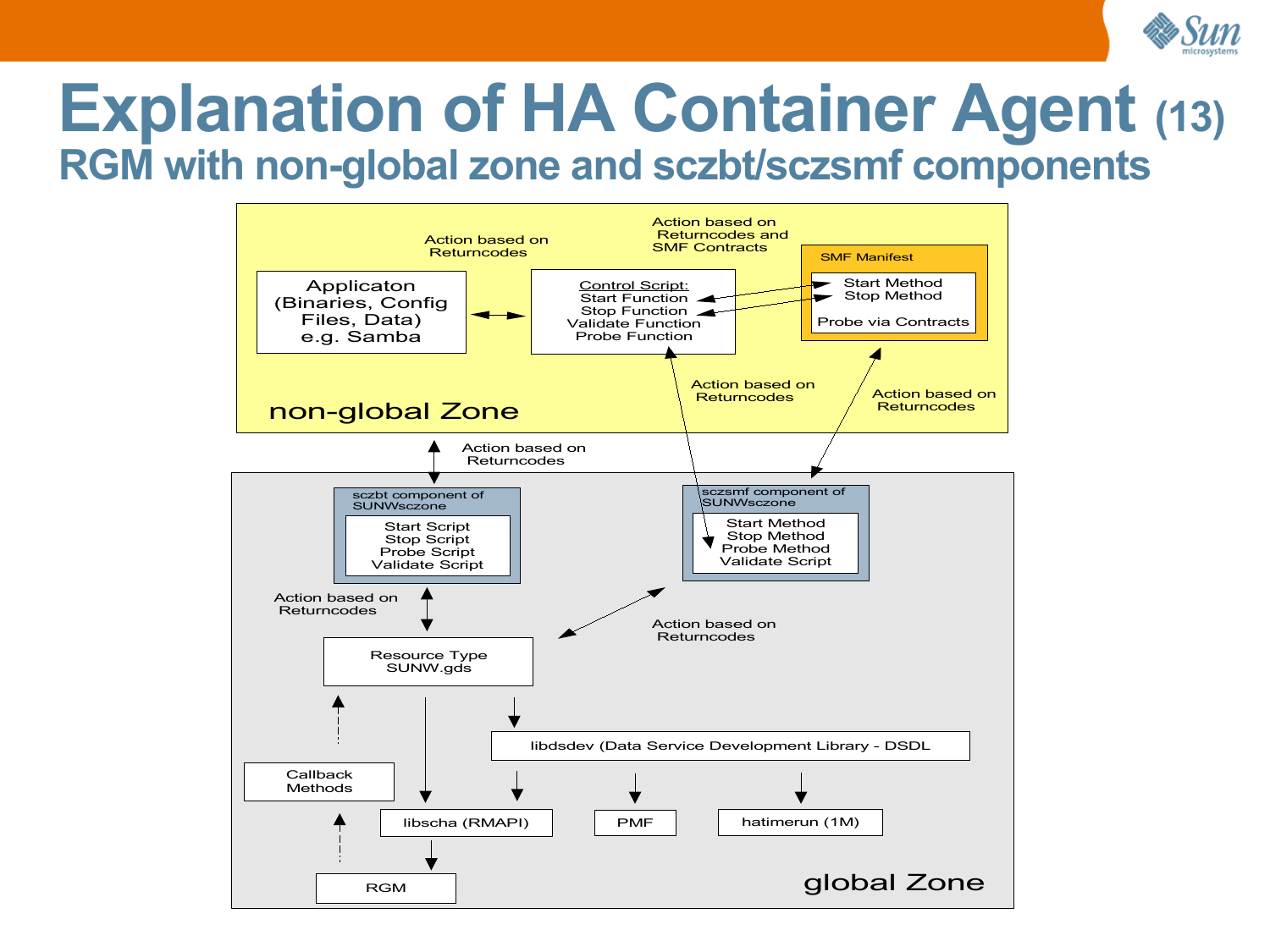

### **Explanation of HA Container Agent(14) Comparison between sczsh and scsmf components**

- SMF component (sczsmf)
	- > Granular process monitoring by SMF
	- > Optional "intelligent" probe with the component
	- > Fastest error detection
	- > SMF method scripts can be start and stop commands normally registered with GDS
- ZSH component (sczsh)
	- > Keep it simple approach
	- > PMF unaware
	- > Probe is mandatory (but can be /bin/true)
	- > Dealing with Solaris resource management is complex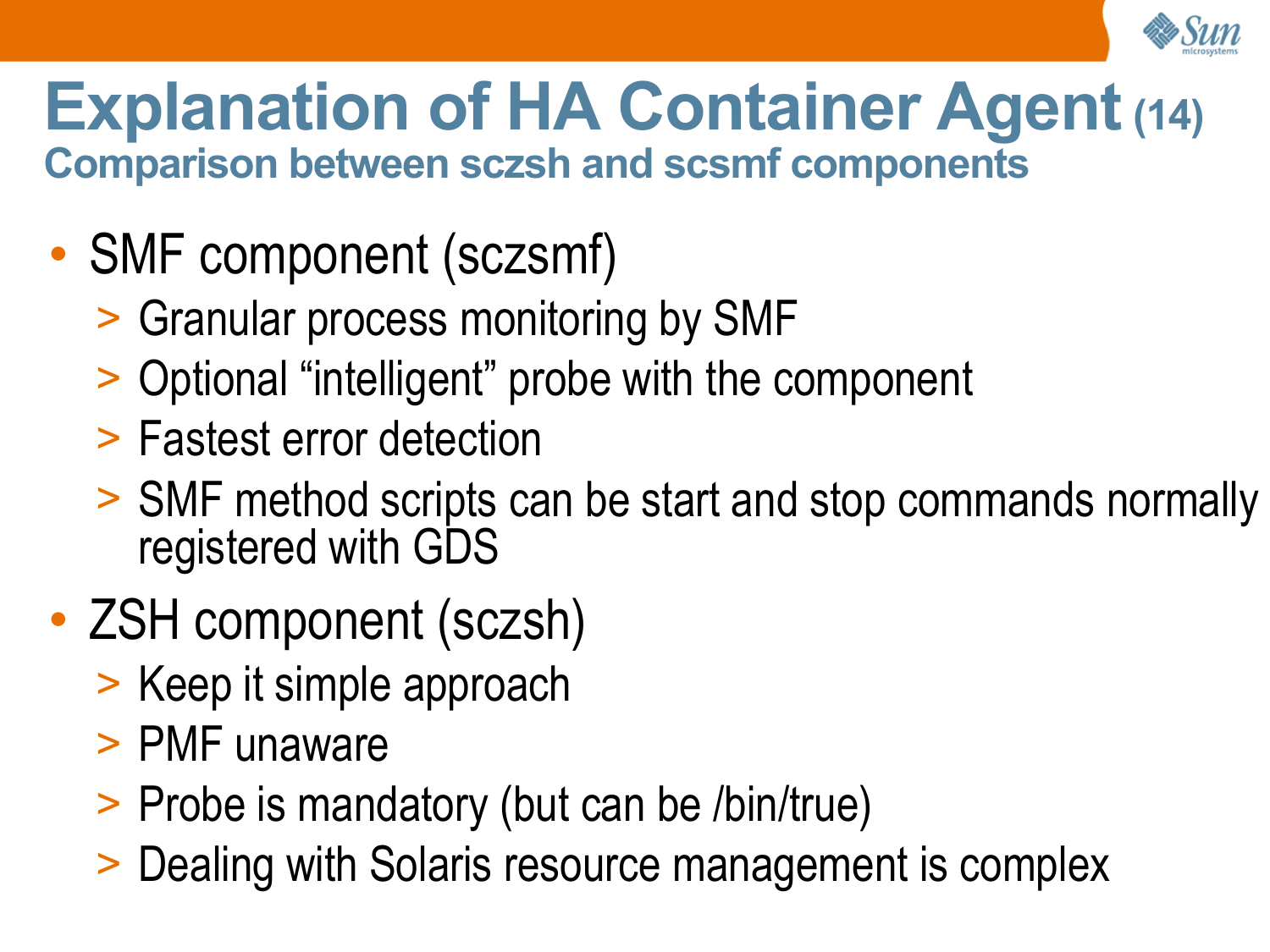

### **Explanation of HA Container Agent (15) Advantages of SMF usage in non-global zones**

- since non-global zones in 3.1 8/05 have no Sun Cluster Framework inside, we need a way to
	- > store configuration properties easy changeable
		- > SMF has svcprop / svccfg
	- > find a substitution for PMF
		- > SMF uses contracts
	- > handle user credentials and SRM projects properly
		- > SMF offers this by design also changeable via svccfg
- offers reaction to FMRI events and a more granular way to react to signals send to our processes
- SMF is not optional anyway customers will have to learn and use it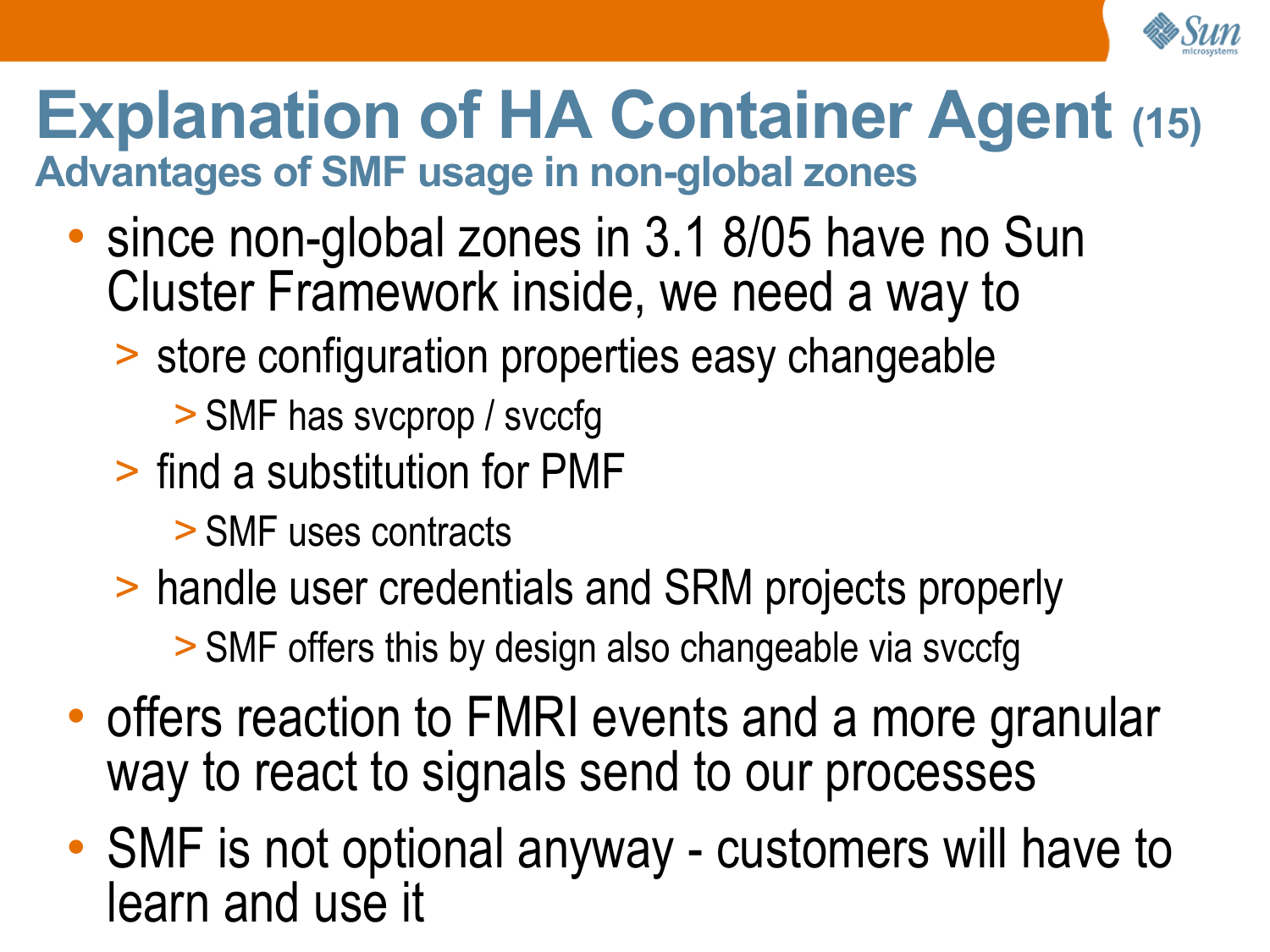

### **Explanation 3.2 Zone Nodes (1) Sun Cluster components on a Solaris 10 Cluster**

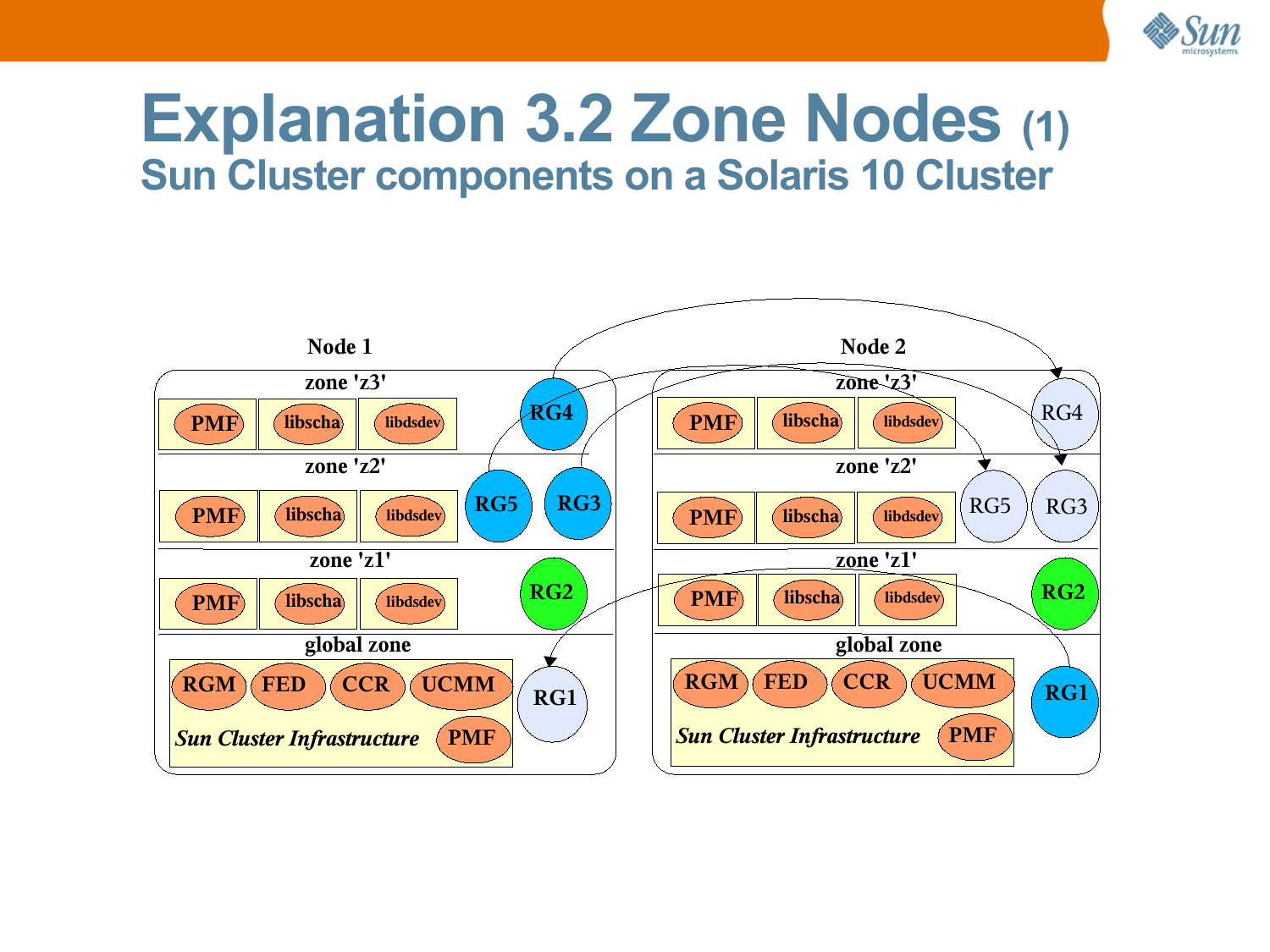

### **Explanation 3.2 Zone Nodes (2) Overview (1)**

- Multiple resource groups can run in the same zone and fail over independently
- Allows zones to be dynamically created/destroyed
	- > Using the usual Solaris tools
	- > Automatic discovery by RGM
	- > Just create zone and mention zone name in the RG Nodelist
- Can coexist with failover zones on same cluster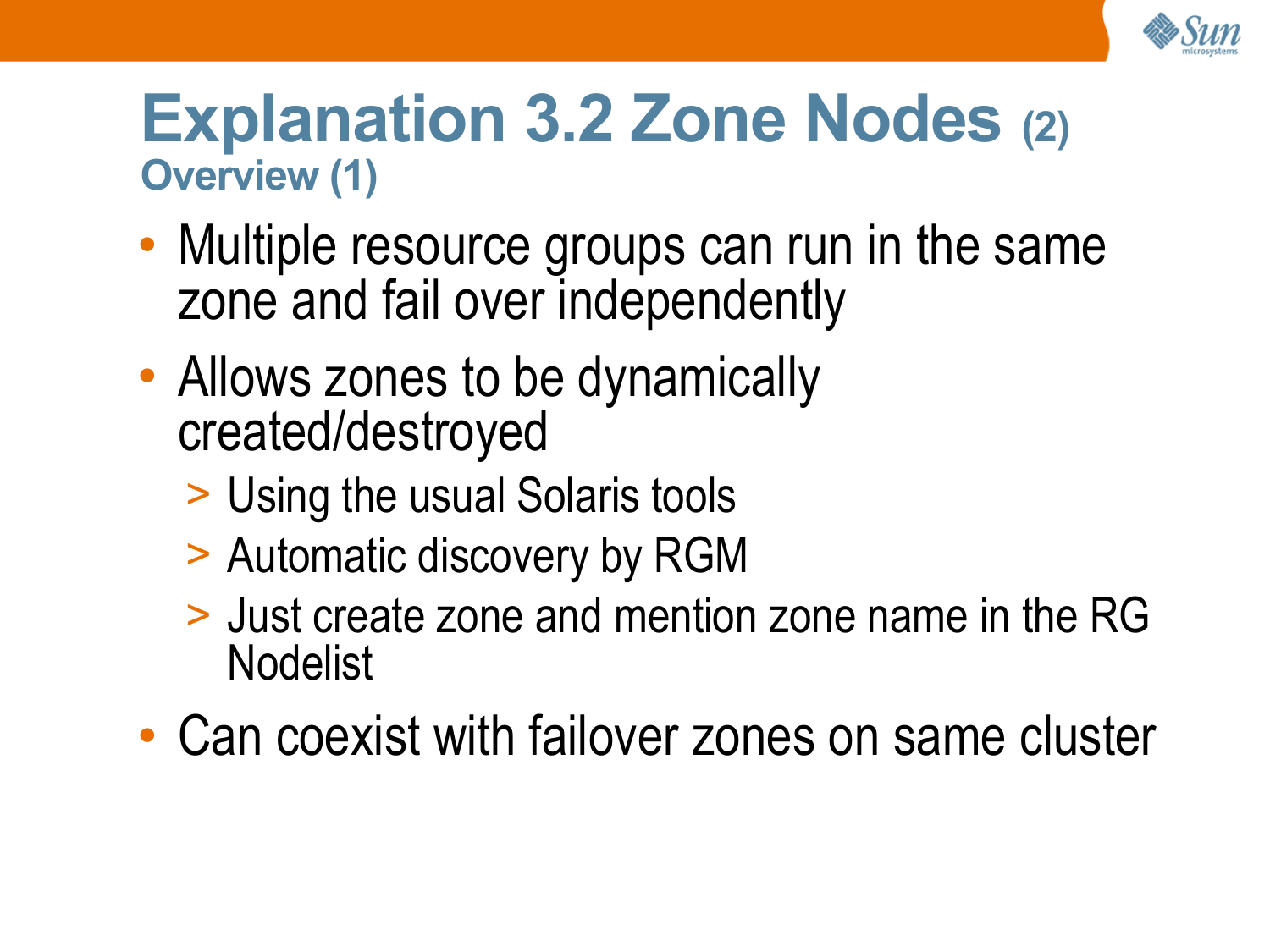

### **Explanation 3.2 Zone Nodes (3) Overview (2)**

- Supports unbounded (large) number of zones
- Resource group(s) can run in any combination of zones, on any node(s)
	- > Allows a resource group to fail over between zones on the same node
		- > Does not really provide high availability
		- > Enables prototyping and development of failover data services on single-node clusters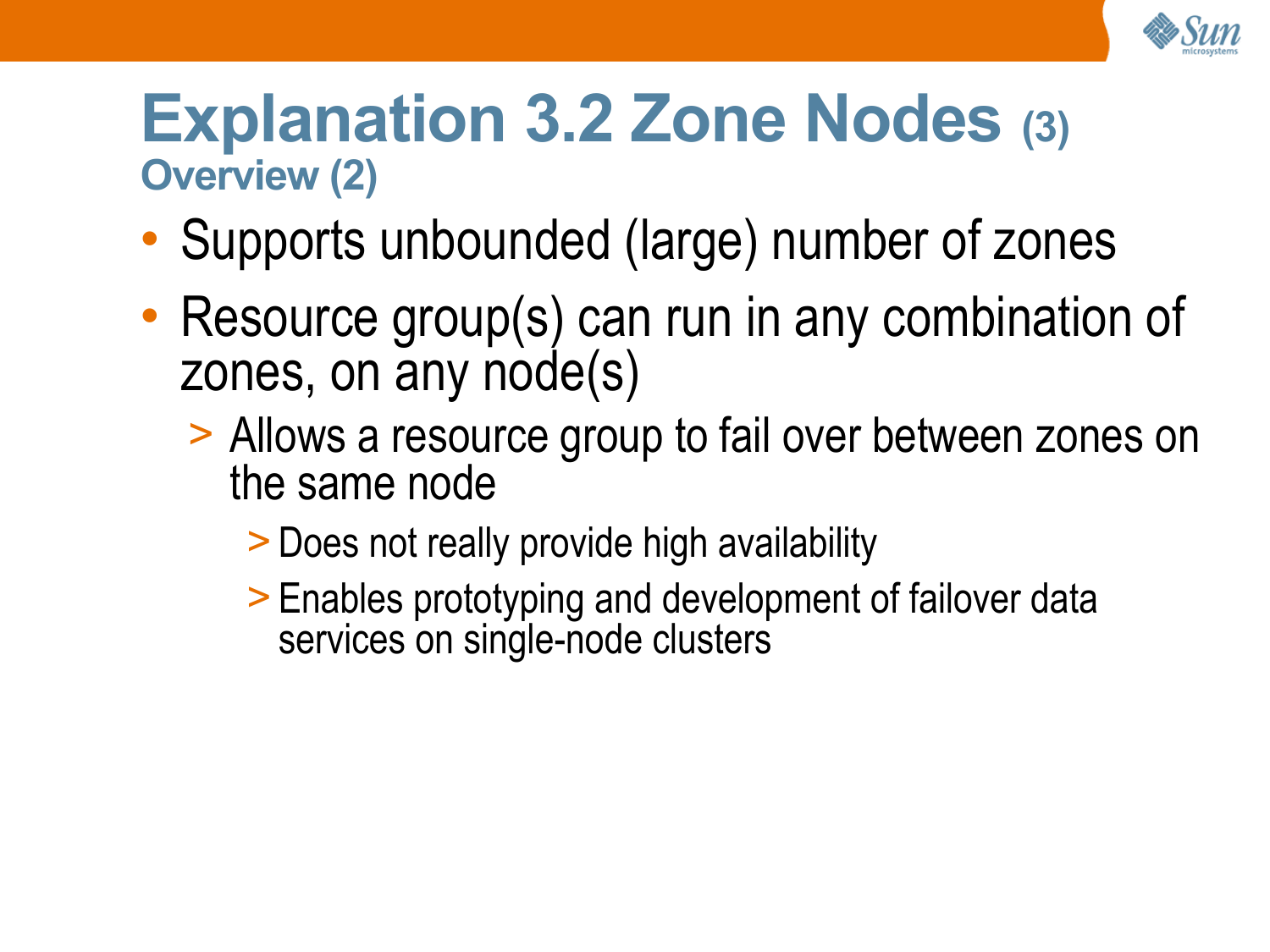

### **Explanation 3.2 Zone Nodes (4)**

#### **Zone Node Isolation**

- Zone isolation is incomplete
	- > new zones see cluster namespace
- User running in a non-global zone can "see" resource groups configured in other zones
- User running in a non-global zone cannot modify or affect behavior of resource groups in other zones unless those resource groups list the non-global zone in their Nodelist property
- Cluster administration is done from the global zone
- Security to be enhanced by the "Clusterized Zones" project in a future release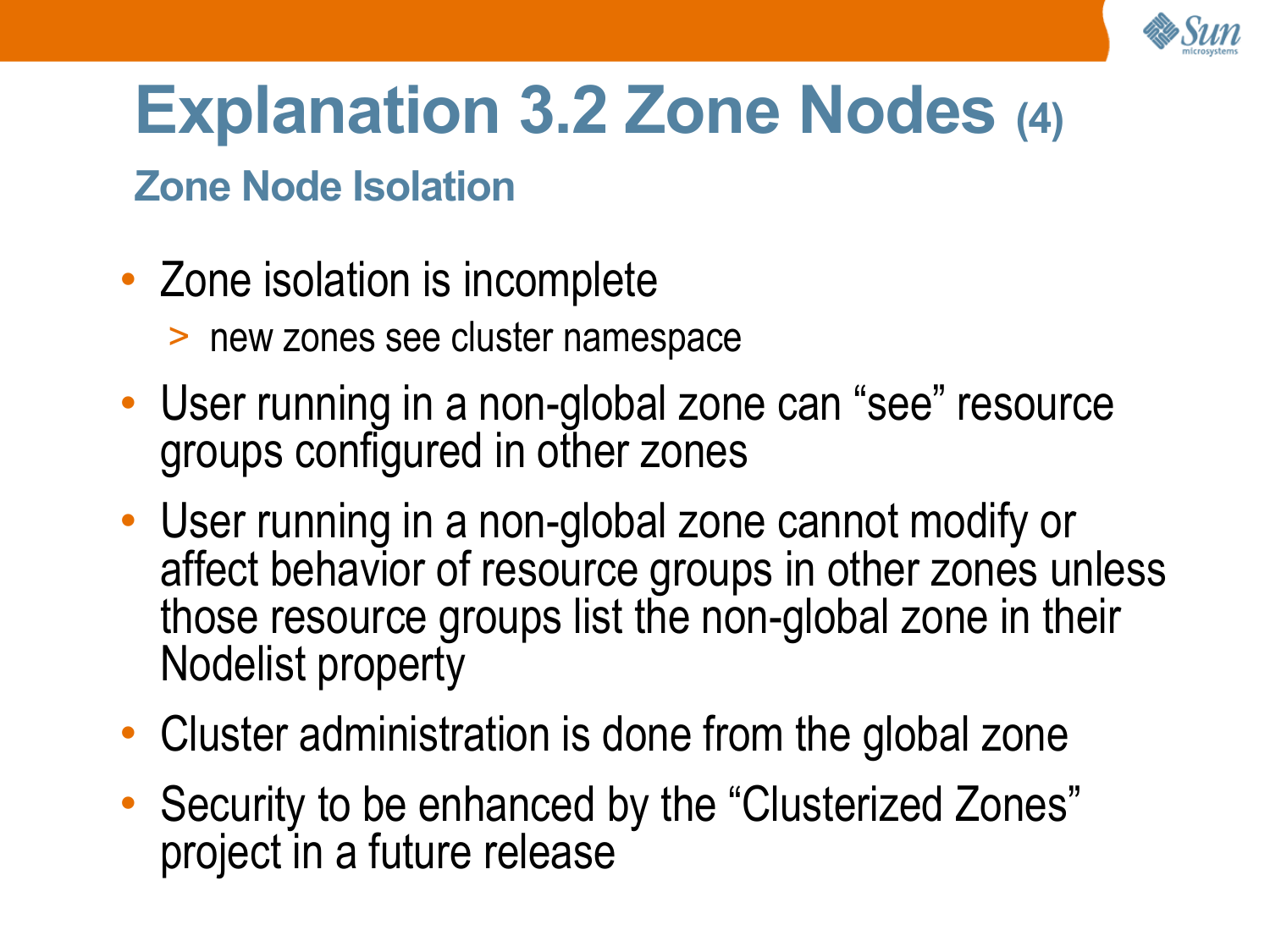

### **Explanation 3.2 Zone Nodes (5) Representation of a Zone in the Nodelist property**

- "Logical Nodename" **nodename:zonename** or **nodename**
	- > (old) Nodelist=node1,node2,node3
	- > (new) Nodelist=node1:zoneA,node2:zoneA,node3:zoneA
- Also permitted:
	- > RG runs in different zone name per node:
		- > Nodelist=node1:zoneA,node2:zoneB,node3:zoneC
	- > RG runs in multiple zones on single physical node:
		- > Nodelist=node1:zoneA,node1:zoneB,node1:zoneC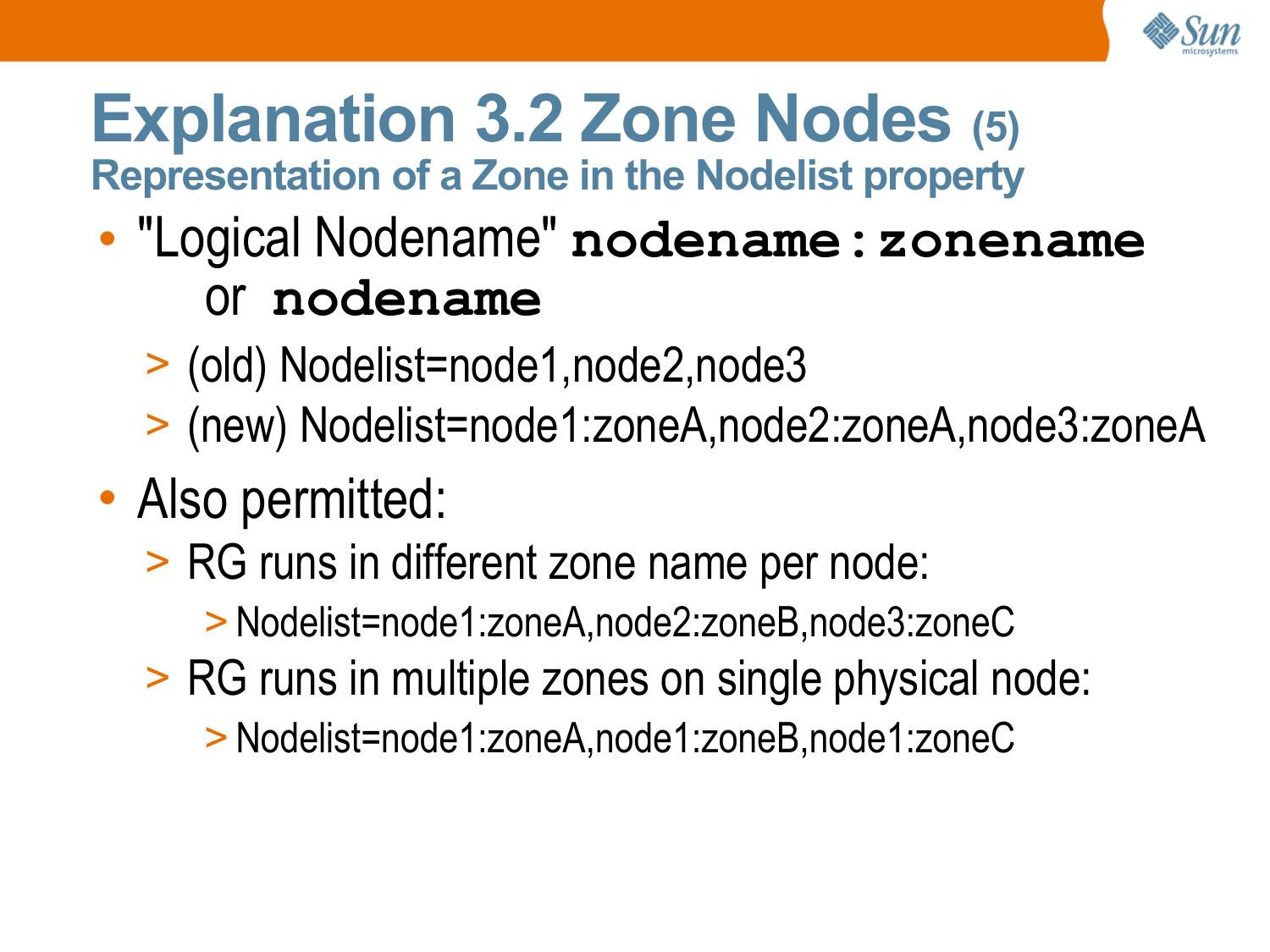

### **Zone Nodes vs Failover Zones (1)**

- Resource/Resource Group
	- > Zones are RG receivers (virtual nodes)
- Scalable/Multiple **Masters** 
	- > Supports multiple masters and scalable resources
- Zone creation
	- > Zones need to be created on each node
- Resource/Resource **Group** 
	- > Zones are resources
- Scalable/Multiple **Masters** 
	- > Supports multiple masters resources only
- Zone creation
	- > Zones configuration needs to be available on each node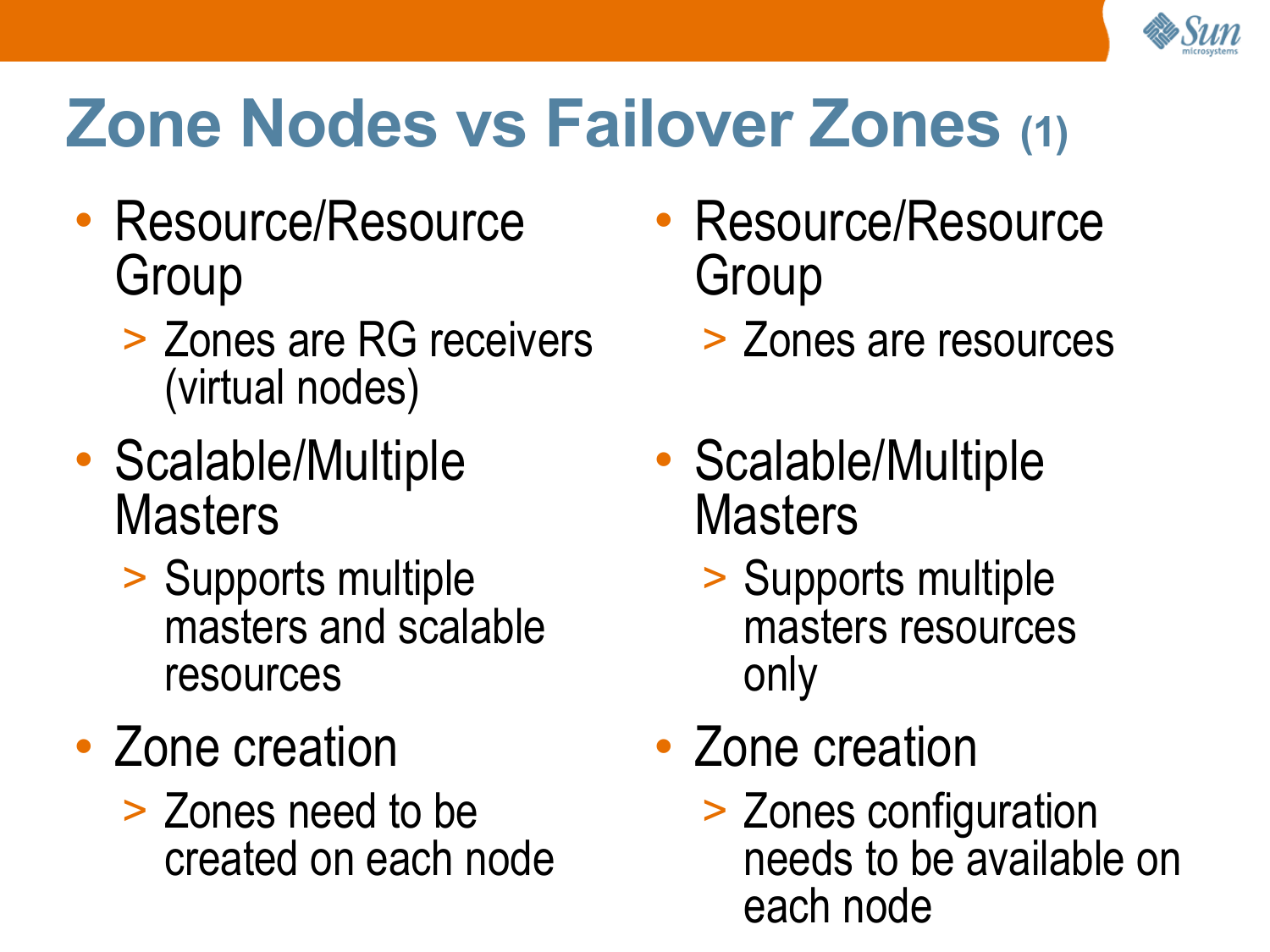

### **Zone Nodes vs Failover Zones (2)**

- Root path location > Local storage
- Zones boot process > Zone needs to boot automatically (autoboot=true)
- Zones content administration
	- > Needs to happen on each physical node
- Root path location > Failover file system
- Zones boot process
	- > Controlled by sczbt component (autoboot=false)
- Zones content administration
	- > Needs to happen on one physical node only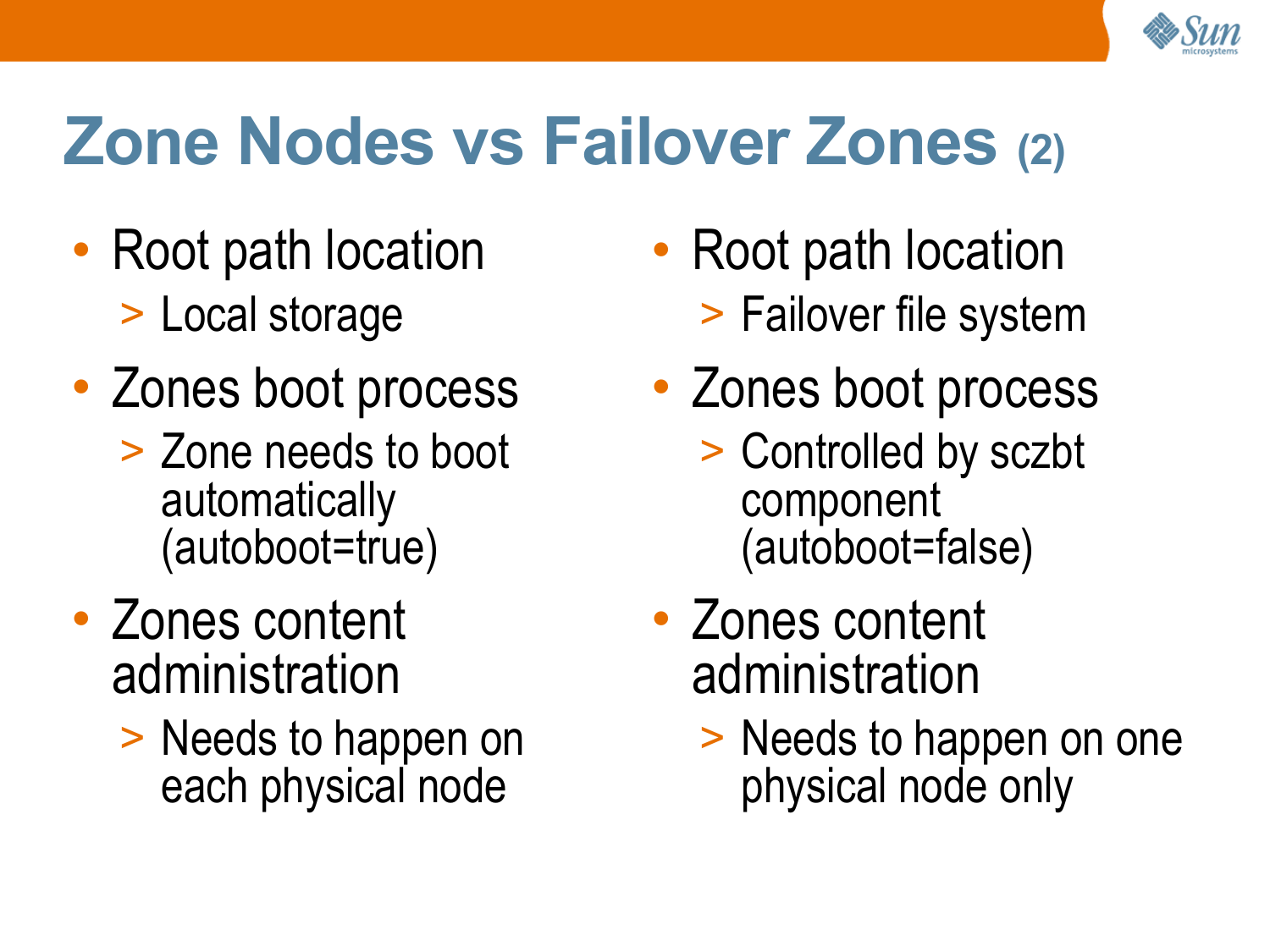

### **Zone Nodes vs Failover Zones (3)**

- Affinities between RGs running in global and non-global zones
	- > No, because Nodelist will differ for the RGs
- Standard agents
	- > Most of the agents run in zone nodes
- Custom Agents > Yes
- Affinities between RGs running in global and non-global zones
	- > Yes, because Nodelist can be identical
- Standard agents
	- > Some of the agents run with failover zones
- Custom Agents
	- > GDS based agents leveraging sczsh/sczsmf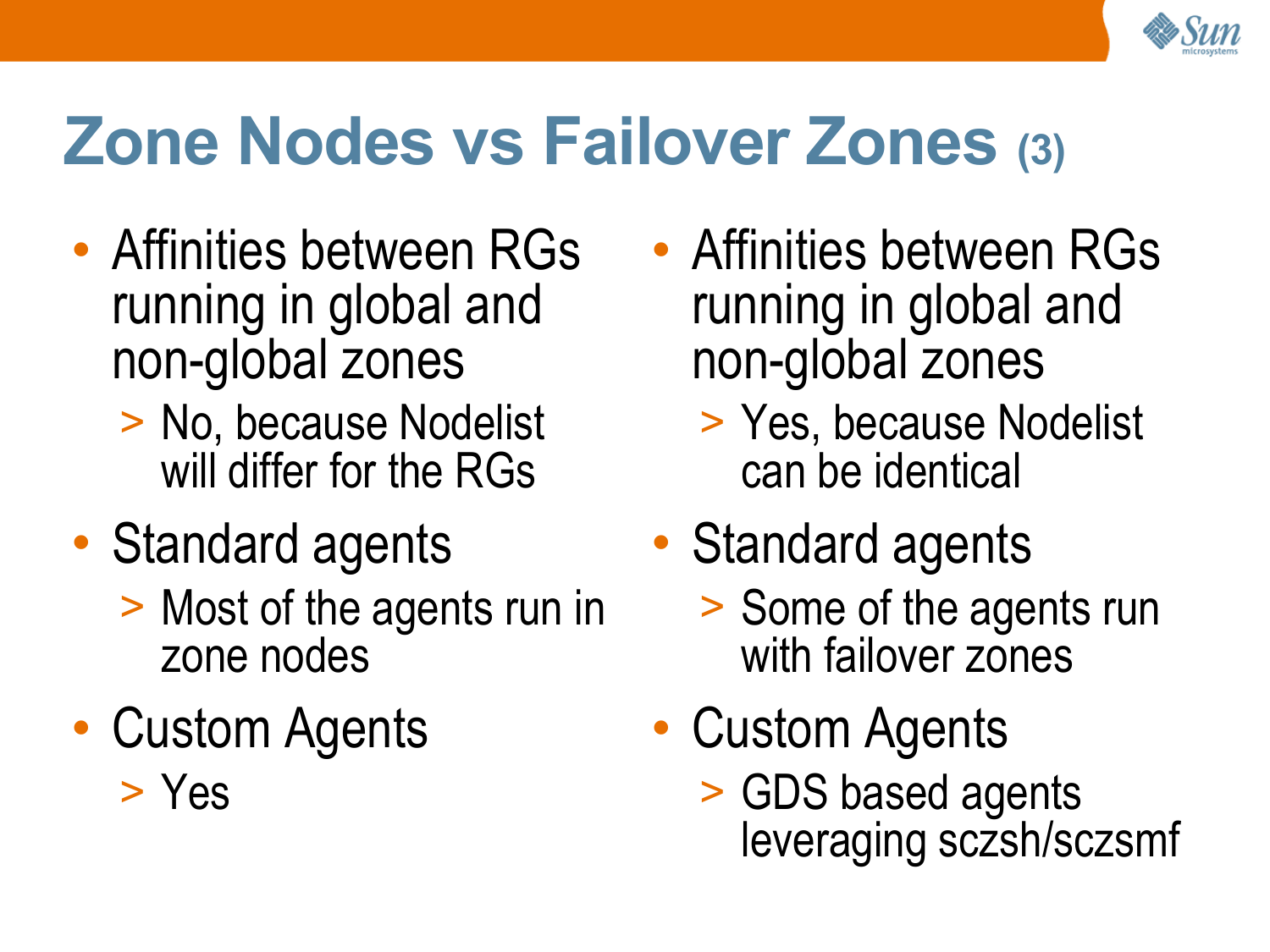

### **Zone Nodes vs Failover Zones (4)**

- SMF services
	- > Yes, with proxy resource type. No application specific probe. SMF repository exists in each zone and must be manually kept in sync.
- Resource type methods
	- > Most methods run directly in the non-global zone, except: HASTP, IP

**SMF** services

- > Yes, with sczsmf component. Application specific probe script optional. SMF repository exists only once, no need to sync it.
- Resource type methods
	- > Methods are executed from the global zone via zlogin in the non-global zone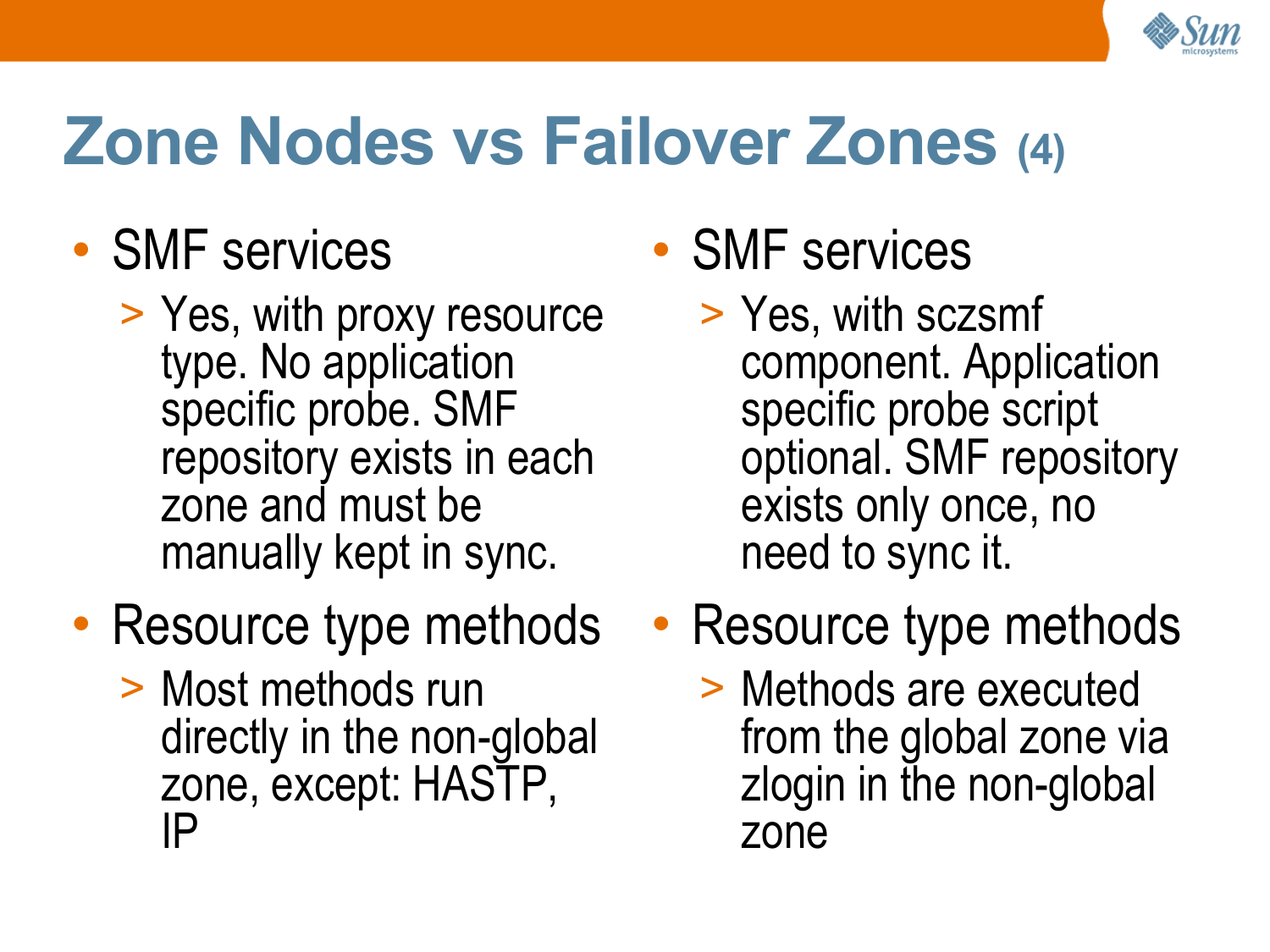

### **Zone Type Use Cases (1) Use Zone Nodes if (1)**

- The application is supported by the ISV to run in zones (prerequisite)
- The necessary standard agents are supported for non-global zones (prerequisite)
- Fine grained resource topologies are acceptable (prerequisite)
	- > Every application in the non-global zone is configured as a resource
- Minimum failover time is a key requirement (ZN indicator)
	- > Zone Nodes are booted at node boot time (autoboot=true)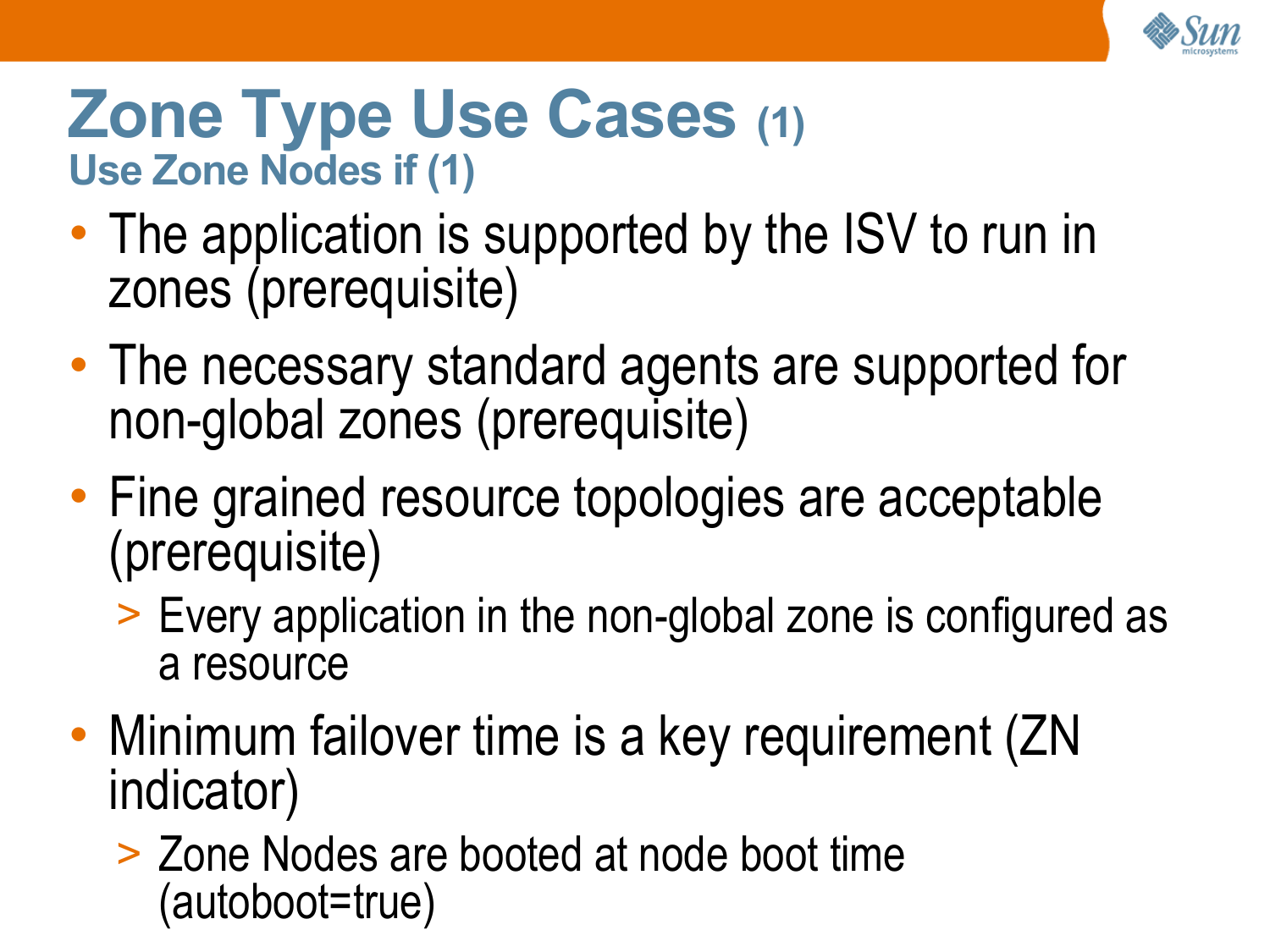

### **Zone Type Use Cases (2) Use Zone Nodes if (2)**

- A SUNW.SharedAddress resource is required (ZN indicator)
- Dual partition software upgrade is required (ZN indicator)
- Minimum downtime during maintenance is required (ZN indicator)
- All RG's with affinities contain the same Nodelist
	- > Nodelist RG1 Nodelist=nodea:zone1,nodeb:zone2
	- > Nodelist RG2 Nodelist=nodea:zone1,nodeb:zone2
	- > RG1: RG\_affinities=++RG2
- No indication for HA Container Agent

Use Zone Nodes as your default design approach.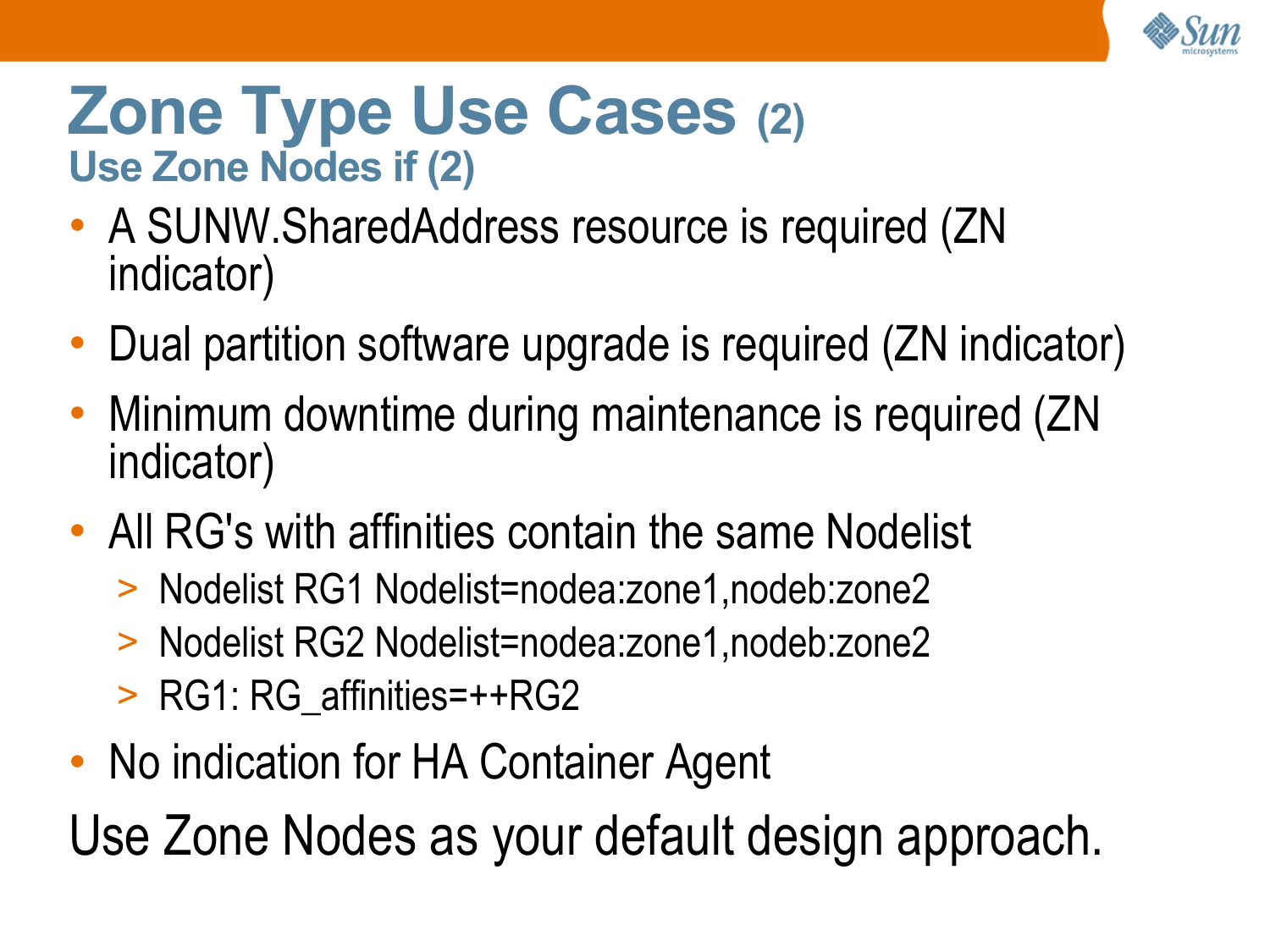

### **Zone Type Use Cases (3) Use HA Container Agent if (1)**

- The application is supported by the ISV to run in zones (prerequisite)
- Non-global zone needs to be configured as Blackbox (CA indicator)
	- > Delegated root access
	- > Application not supported in a cluster
	- > Solaris integration (runlevel script or SMF service) available and agent too complex to create ie. dispersed file systems dependencies to /etc /var, ...
	- > Base Solaris services (sendmail, print spooler, crontab, ...) needs to be HA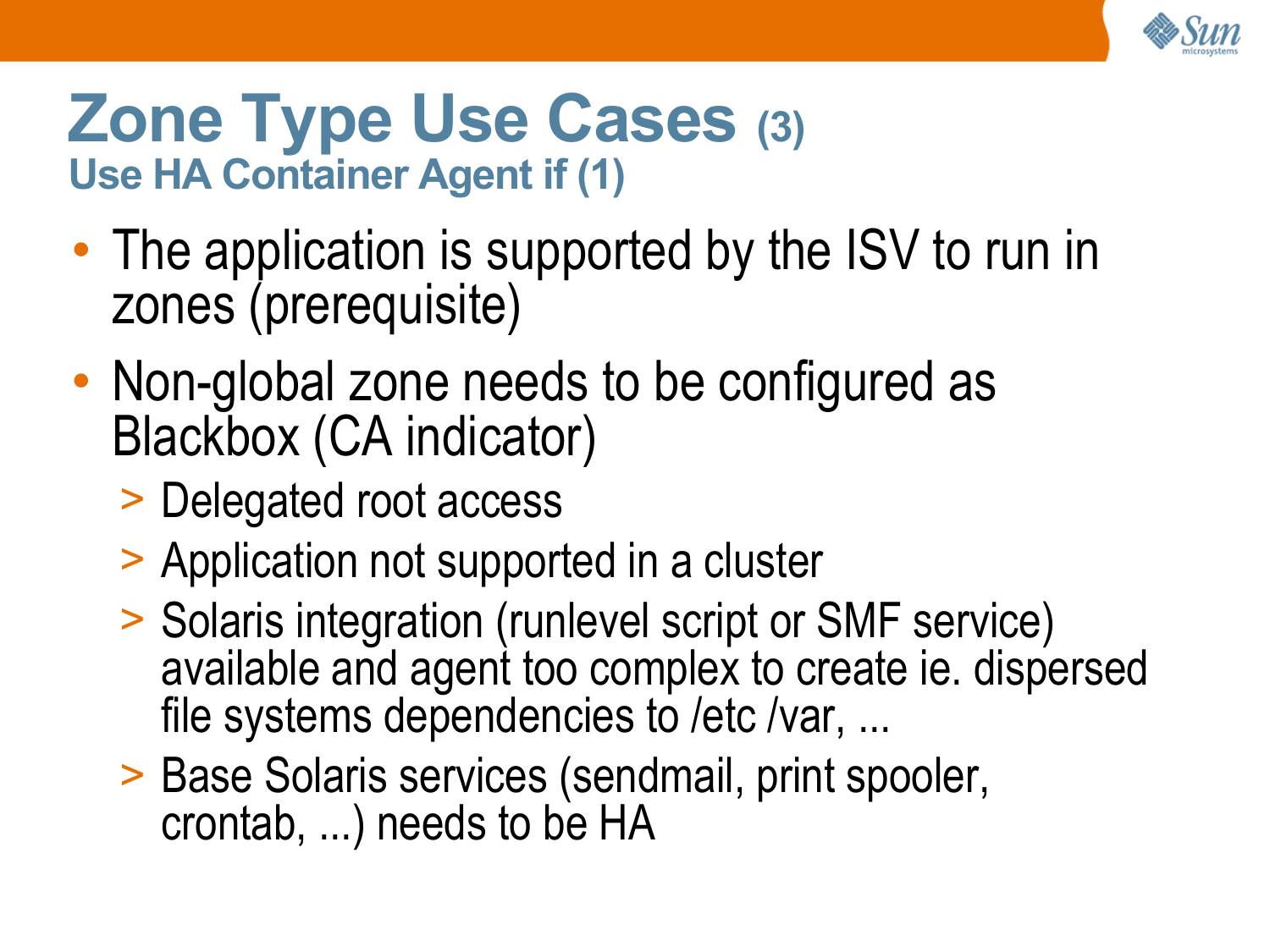

### **Zone Type Use Cases (4) Use HA Container Agent if (2)**

- SMF Service for application available/required and intelligent application probe is necessary (CA indicator)
- Onestop administration is required (CA indicator)
	- > Application/service needs to be administered in one non-global zone only
- No fine grained resource topology acceptable (CA indicator)
	- > Only the key application needs to be controlled by Sun Cluster, but the rest has to failover as well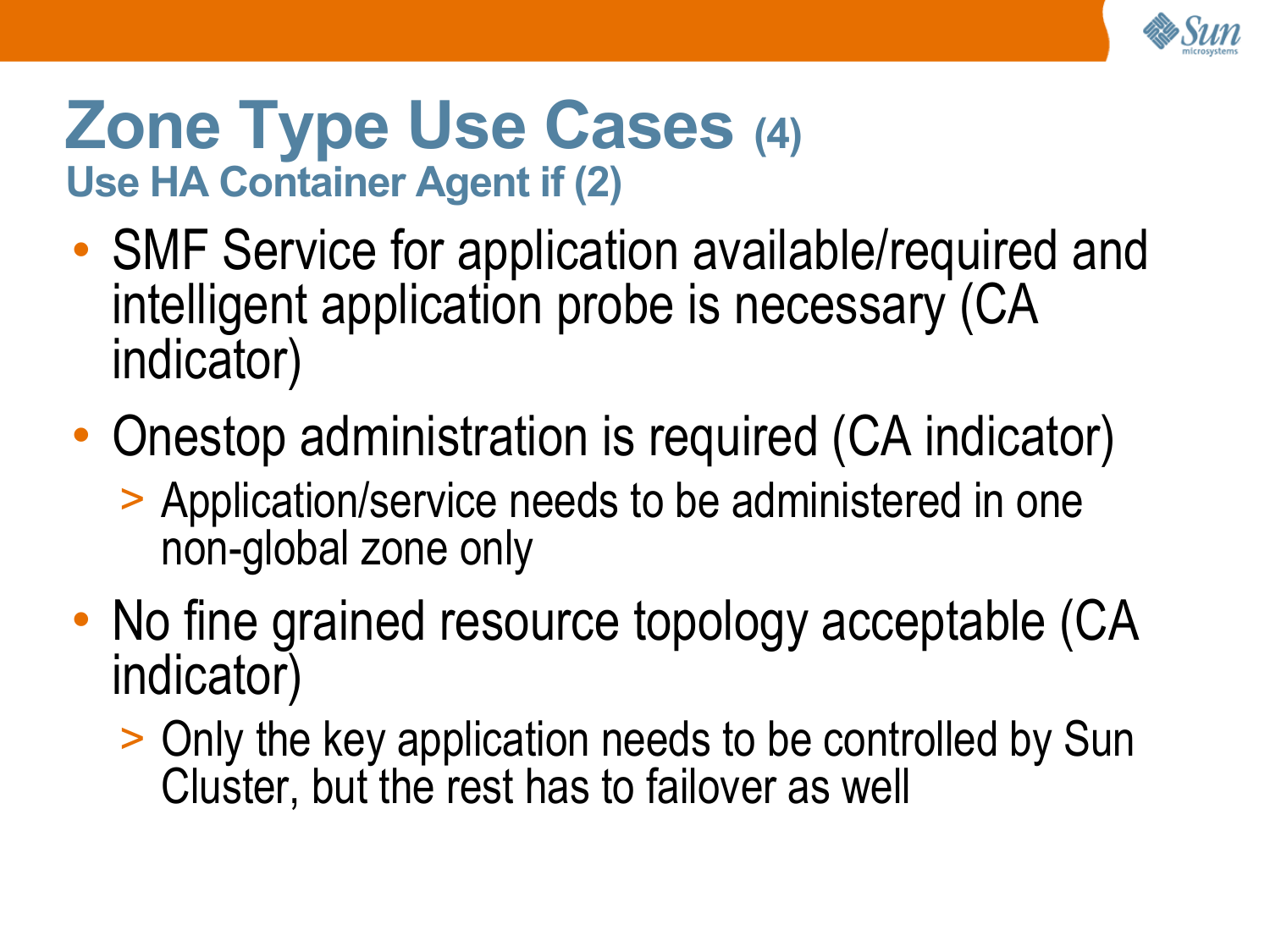

### **Zone Type Use Cases (5) Use HA Container Agent if (3)**

- RG affinities needed between RG's with different Nodelists (CA indicator)
	- > Nodelist RG1 Nodelist=nodea,nodeb covers zone1
	- > Nodelist RG2 Nodelist=nodea,nodeb covers zone2
	- > RG1: RG\_affinities=++RG1
	- > This can not be achieved with Zone Nodes
- Failover time is less important (prerequisite)
	- > Failover time increases due to zone boot and reporting online after reaching a configurable milestone
- Service downtime for container maintenance is acceptable (prerequisite)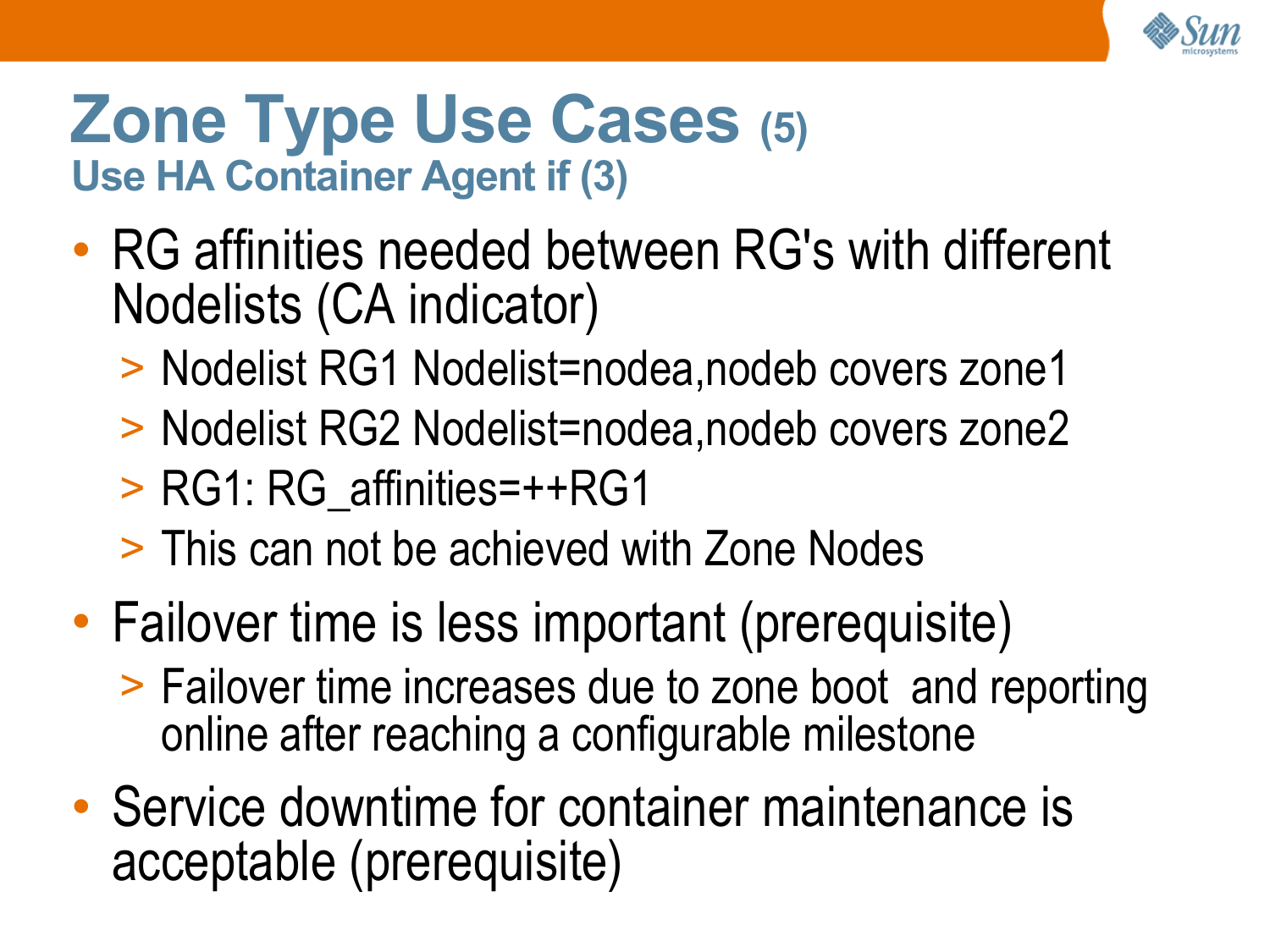

### **Zone Type Use Cases (6) Combination of HA Container Agent and Zone Nodes**

- Resources with clear indication for HA Container Agent are dependent from/to resources in Zone Nodes or the global zone
	- > Blackbox zone is restart dependent to HA-Oracle in a Zone Node
	- > Container or non-Container aware standard agent resource is dependent from HA-NFS
- A zone managed by the HAContainer Agent is treated as a Zone Node in an other resource group (Nodelist=nodea:ffzone,nodeb:ffzone)
	- > Restriction with give-over, details see CR 6443496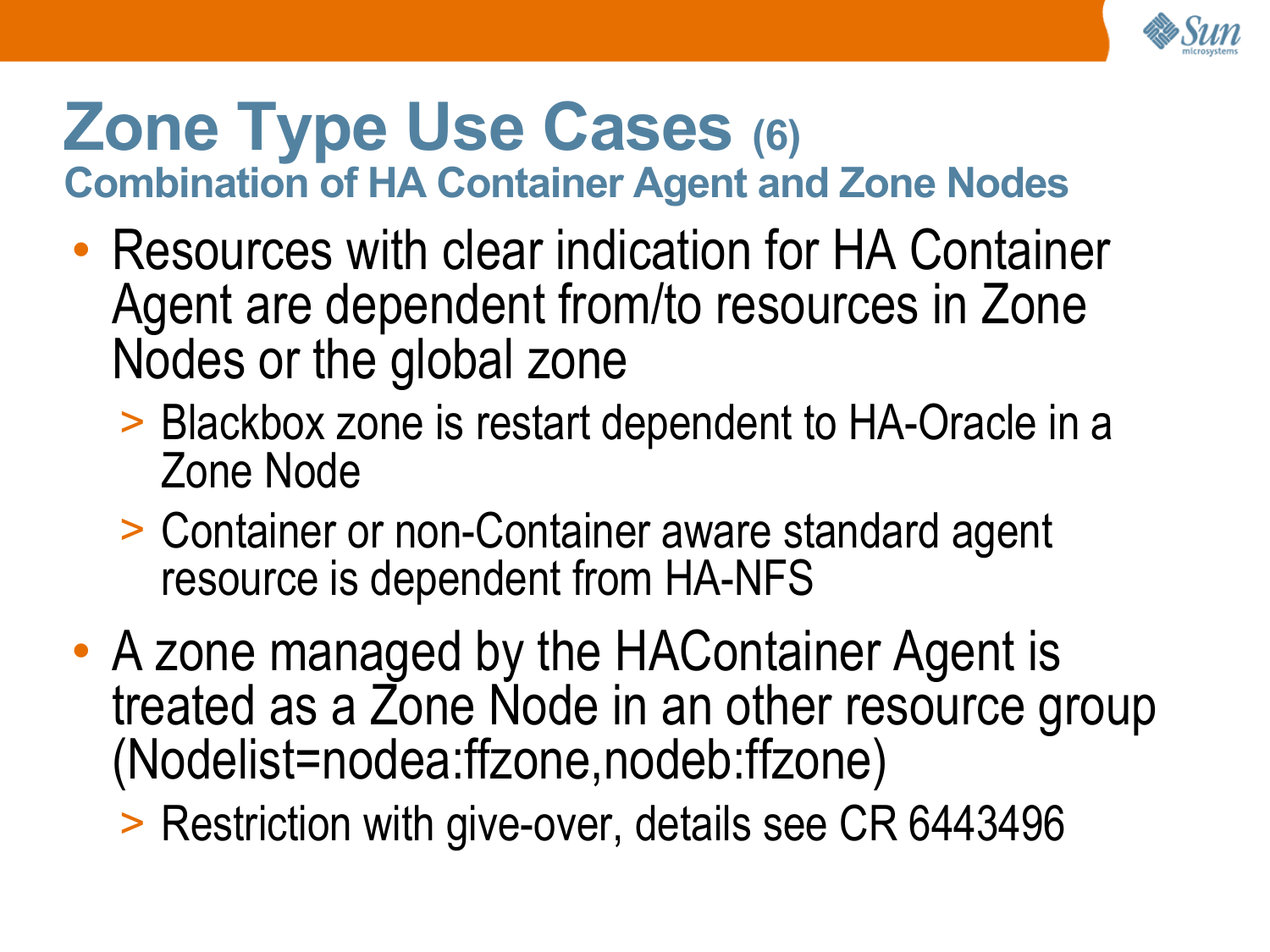

### **Converting to Zone Nodes (1) Design for later conversion to Zone Nodes (1)**

- No Blackbox zones
- Plan for fine grained RS topologies, all applications should be covered by resources
- Use the sczsmf component without a probe script
- Use the sczsh component, if you want a probe script
- Plan the applications data in separate SUNW.HAStoragePlus resources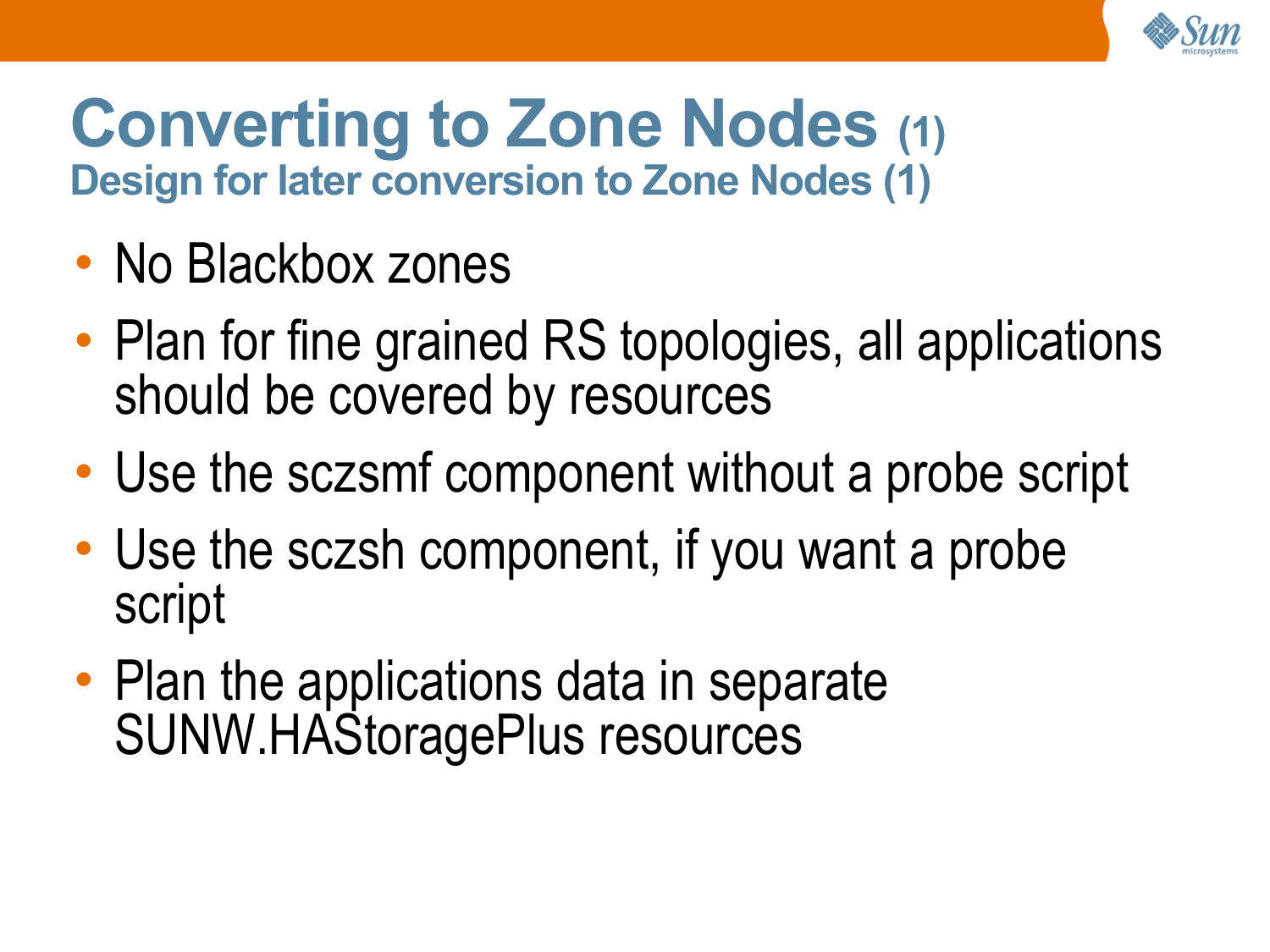

### **Converting to Zone Nodes (2) Design for later conversion to Zone Nodes (2)**

- Configure the lofs mounts of the applications file systems in the sczbt configuration file
- Configure the applications logical host with SUNW.LogicalHost and mention it in the SC\_NETWORK parameter of the sczbt configuration file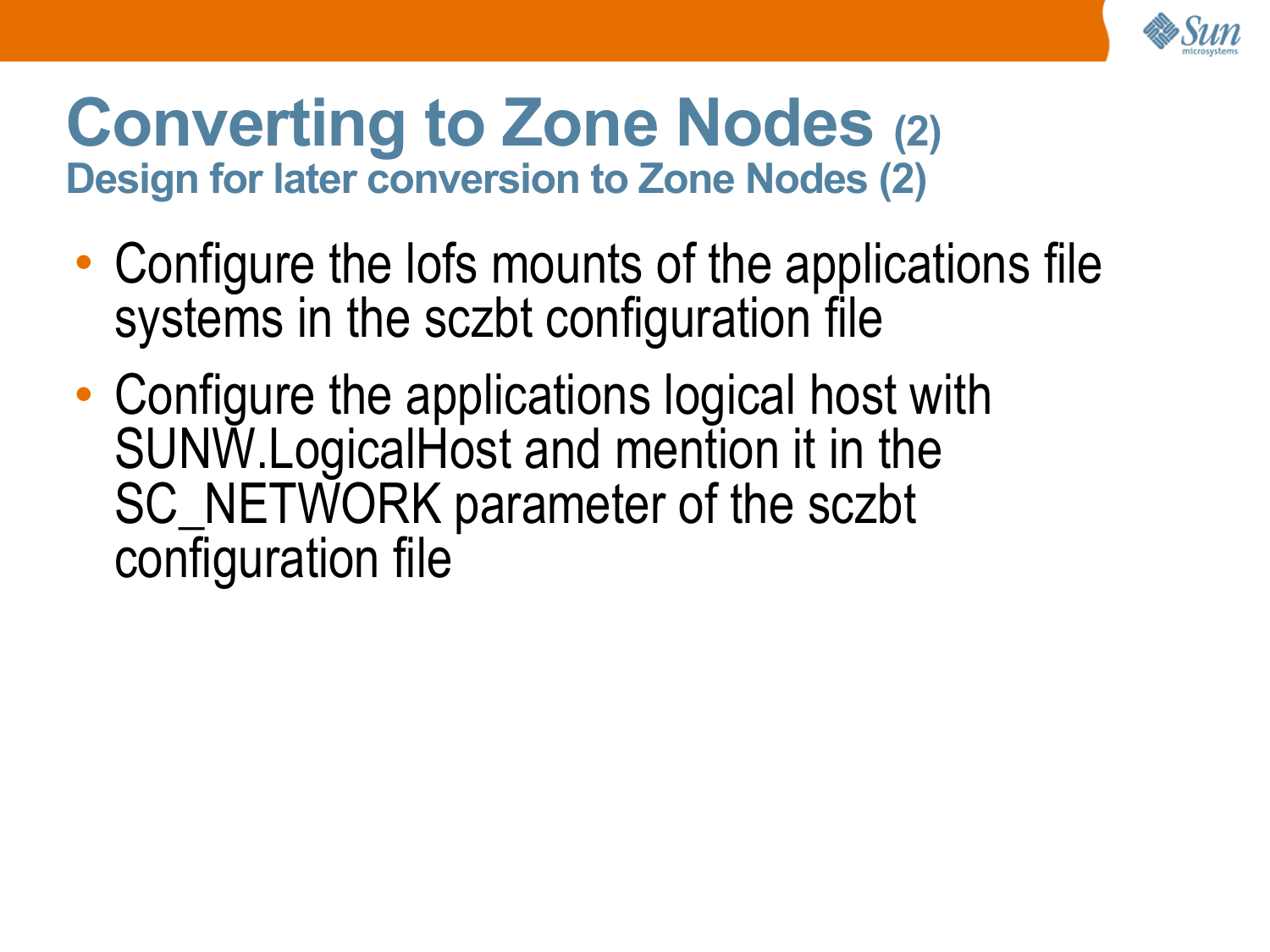

### **Converting to Zone Nodes (3) Convert from HA Container Agent to Zone Nodes (1)**

- Assumption: Sun Cluster (3.2) and/or Solaris upgrade is already done
- Deactivate the resources in the Container RG and export the RG configuration
- Delete the Container RG and resources
	- > Delete the SMF manifests of Container aware standard agents with the supplied script
- Move the zone root path to local storage, and copy the zone configuration and root path to the other nodes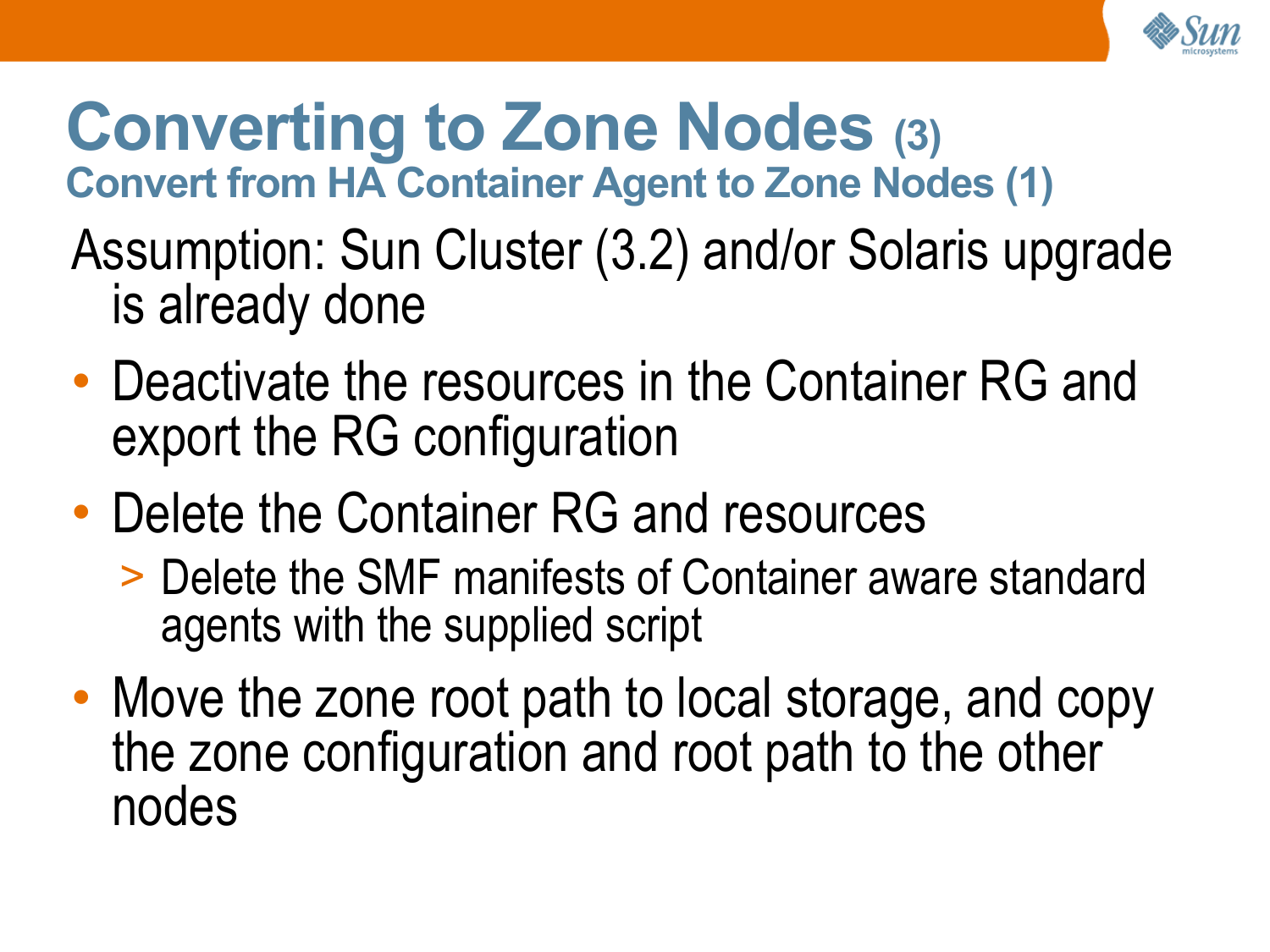

### **Converting to Zone Nodes (4) Convert from HA Container Agent to Zone Nodes (2)**

- Ensure, that your IP and application specific local data (/etc/hosts, users, ...) is the same on the zone on all nodes
- Modify autoboot=false to autoboot=true and boot the zone
- Create the RG, SUNW.HAStoragePlus and SUNW.LogicalHost resources
- Create/recreate the standard agent resources > Use standard agents whenever available
- Recreate the former SMF components with SMF proxy resources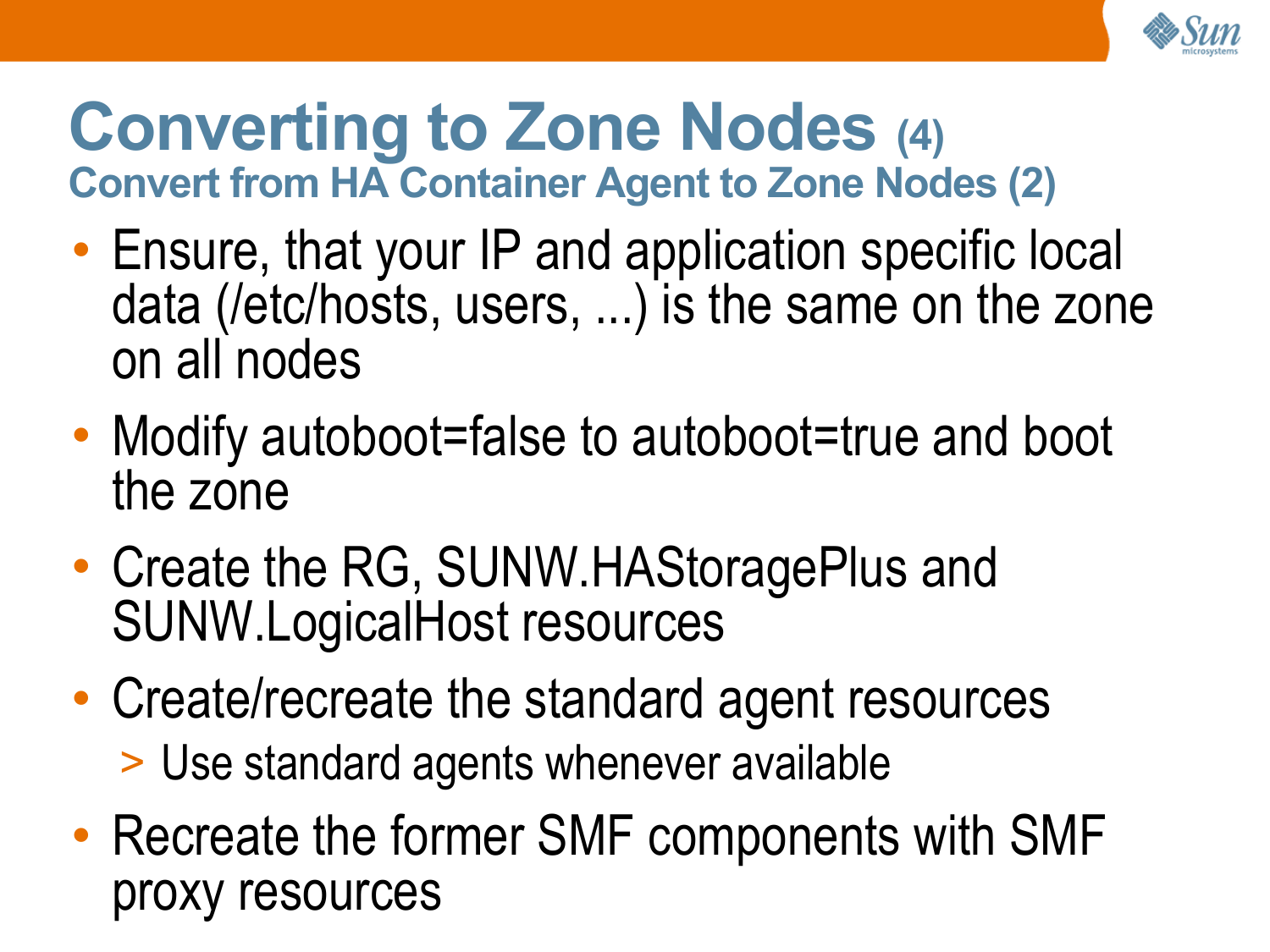

### **Converting to Zone Nodes (5) Convert from HA Container Agent to Zone Nodes (3)**

- Convert sczsh resources to GDS agents
	- > The start, stop and probe scripts are compatible if they leave processes running to satisfy PMF
- Activate and test your resource group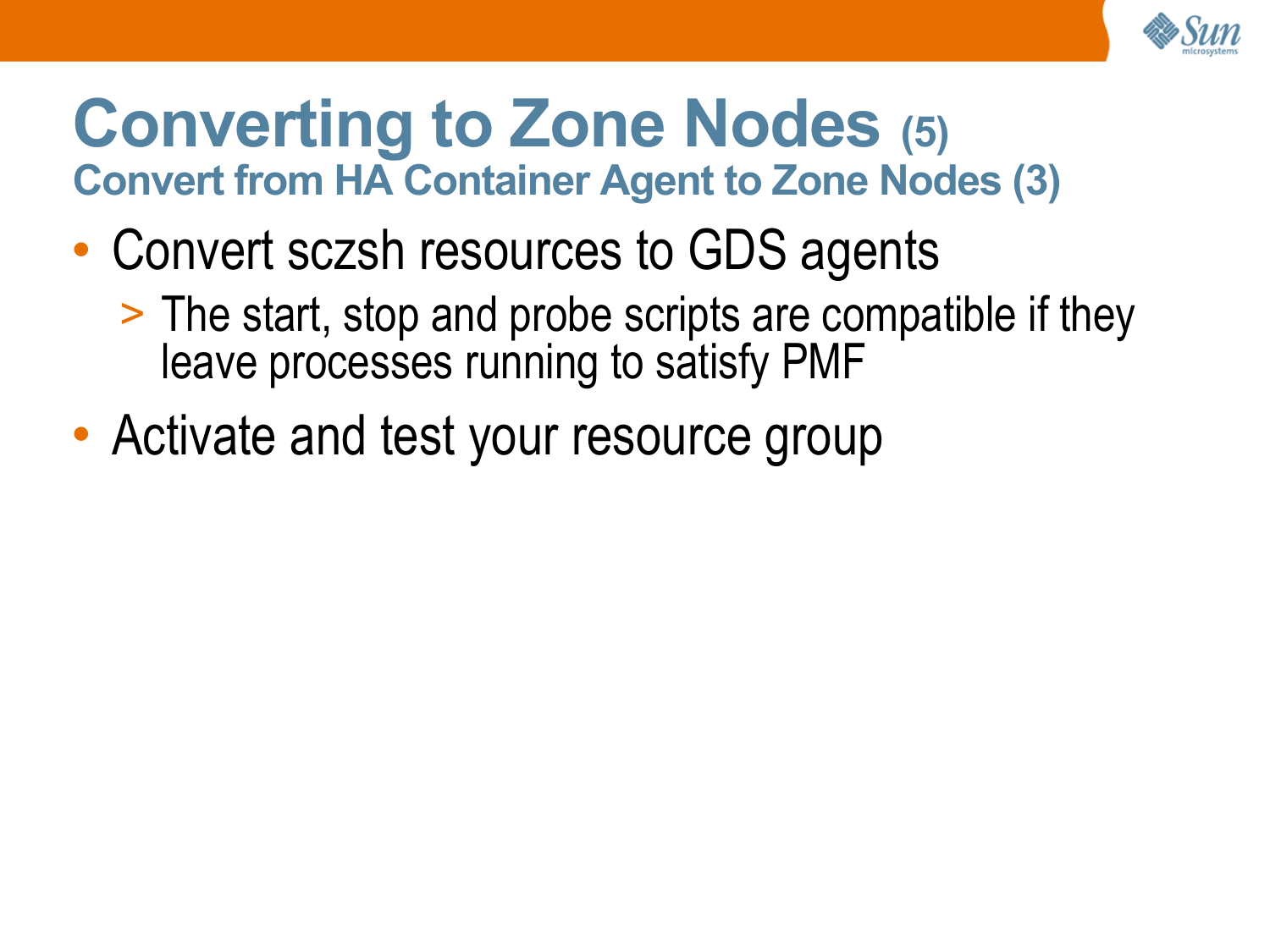

### **URL References**

- <http://docs.sun.com/app/docs/doc/819-2664>
	- ➔ Sun Cluster 3.1 08/05 Data Service for Solaris Containers
- http://docs.sun.com/app/docs/prod/sun.cluster32#hic
	- ➔ Sun Cluster 3.2 Dokumentation
- <http://www.opensolaris.org/os/community/smf/manifests/>
	- ➔ Open Solaris Community for SMF, Converted services: manifests and methods
- <http://www.sun.com/bigadmin/content/selfheal/smf-quickstart.html>
	- ➔ Solaris Service Management Facility Quickstart Guide
- [http://www.sun.com/bigadmin/content/selfheal/sdev\\_intro.html](http://www.sun.com/bigadmin/content/selfheal/sdev_intro.html)
	- ➔ Solaris Service Management Facility Service Developer Introduction